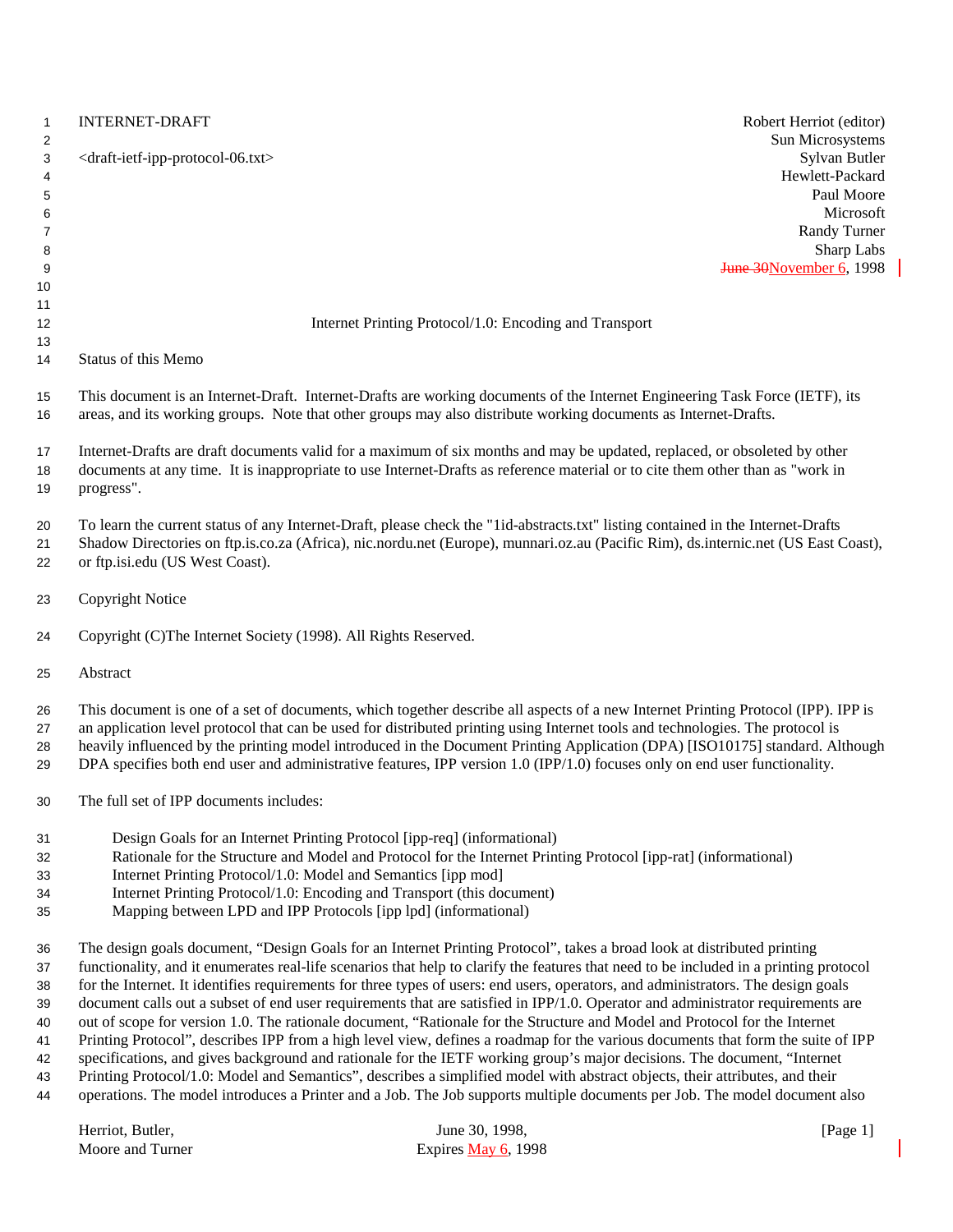- addresses how security, internationalization, and directory issues are addressed. The protocol specification, "Internet Printing
- Protocol/1.0: Encoding and Transport", is a formal mapping of the abstract operations and attributes defined in the model
- document onto HTTP/1.1. The protocol specification defines the encoding rules for a new Internet media type called
- "application/ipp". The "Mapping between LPD and IPP Protocols" gives some advice to implementors of gateways between IPP
- and LPD (Line Printer Daemon) implementations.
- This document is the "Internet Printing Protocol/1.0: Encoding and Transport" document.
- Notice
- The IETF invites any interested party to bring to its attention any copyrights, patents or patent applications, or other proprietary
- rights which may cover technology that may be required to practice this standard. Please address the information to the IETF
- Executive Director.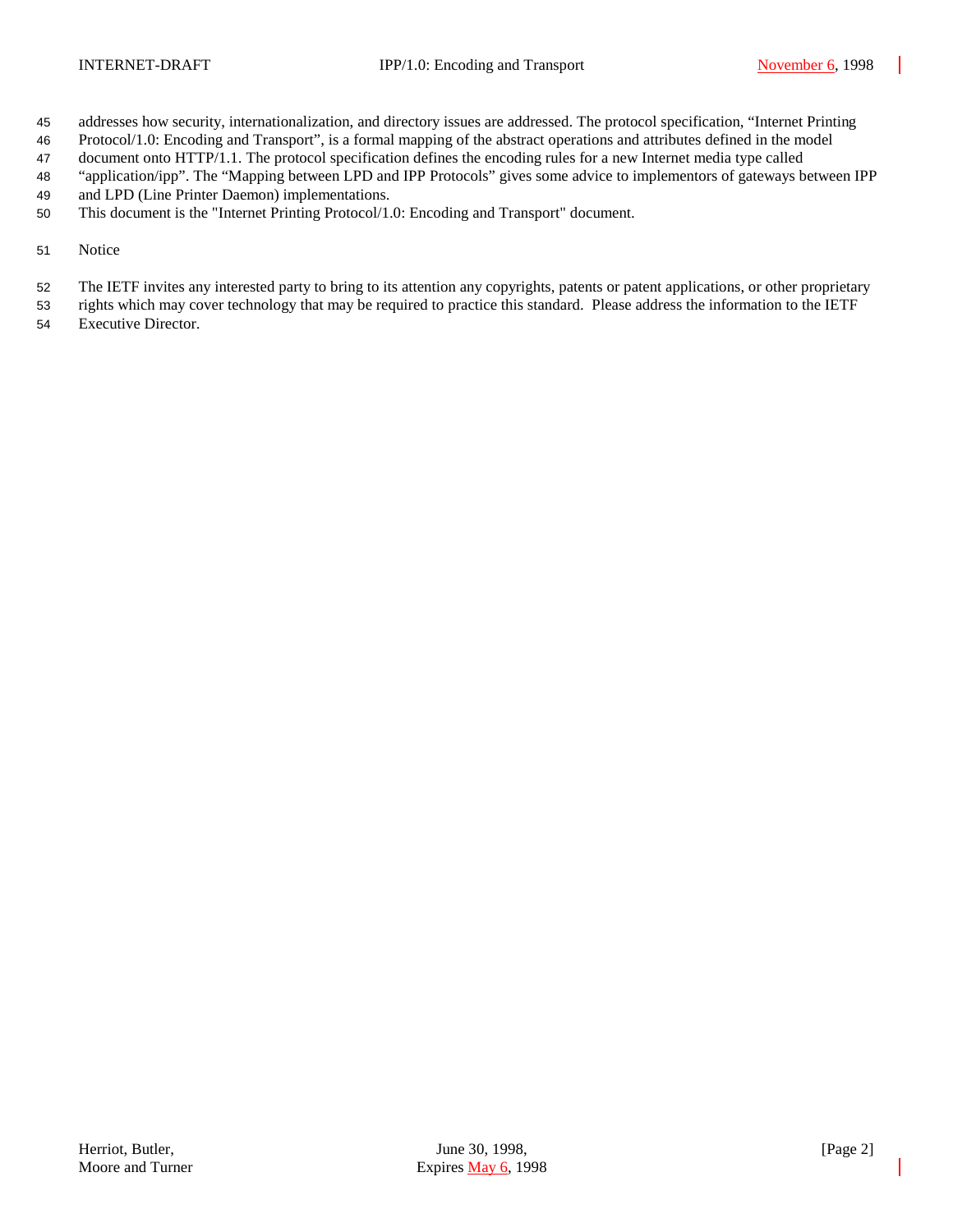| I<br>× | ٠<br>× |
|--------|--------|

### Table of Contents

| 56 | 1.            |     |  |  |
|----|---------------|-----|--|--|
| 57 | 2.            |     |  |  |
| 58 | $\mathcal{E}$ |     |  |  |
| 59 |               | 3.1 |  |  |
| 60 |               | 3.2 |  |  |
| 61 |               | 3.3 |  |  |
| 62 |               | 3.4 |  |  |
| 63 |               | 3.5 |  |  |
| 64 |               | 3.6 |  |  |
| 65 |               | 3.7 |  |  |
| 66 |               |     |  |  |
| 67 |               |     |  |  |
| 68 |               | 3.8 |  |  |
| 69 |               | 3.9 |  |  |
| 70 |               |     |  |  |
| 71 |               |     |  |  |
| 72 |               |     |  |  |
| 73 | 4.            |     |  |  |
| 74 |               | 4.1 |  |  |
| 75 |               | 4.2 |  |  |
| 76 |               | 4.3 |  |  |
| 77 |               | 4.4 |  |  |
| 78 | 5.            |     |  |  |
| 79 | 6.            |     |  |  |
| 80 | 7.            |     |  |  |
| 81 | 8.            |     |  |  |
| 82 | 9.            |     |  |  |
| 83 |               |     |  |  |
| 84 |               | 9.2 |  |  |
| 85 |               | 9.3 |  |  |
| 86 |               | 9.4 |  |  |
| 87 |               | 9.5 |  |  |
| 88 |               | 9.6 |  |  |
| 89 |               | 9.7 |  |  |
| 90 |               |     |  |  |
| 91 | 11.           |     |  |  |
| 92 |               |     |  |  |

93 94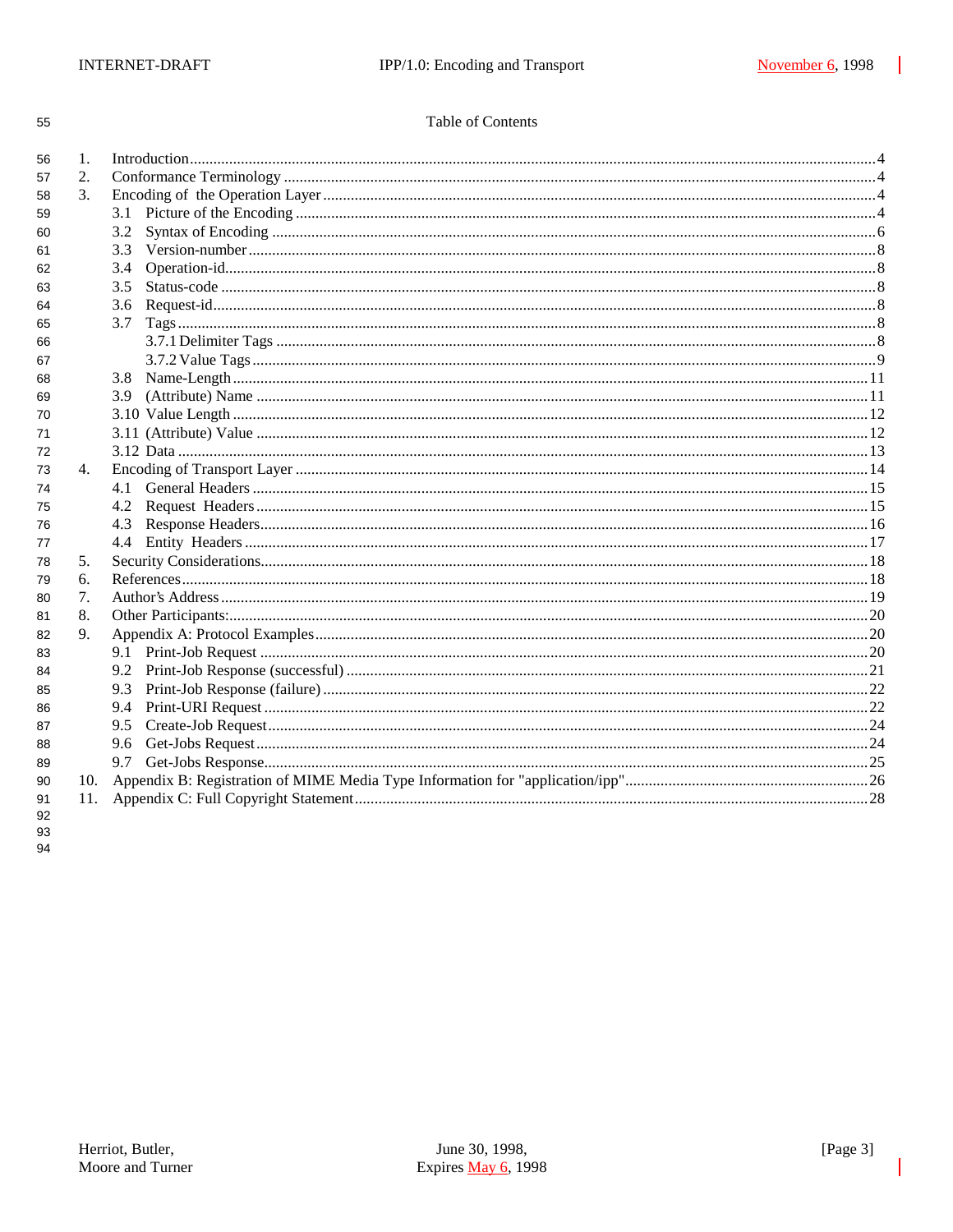# **1. Introduction**

 This document contains the rules for encoding IPP operations and describes two layers: the transport layer and the operation layer.

 The transport layer consists of an HTTP/1.1 request or response. RFC 2068 [rfc2068] describes HTTP/1.1. This document specifies the HTTP headers that an IPP implementation supports.

The operation layer consists of a message body in an HTTP request or response. The document "Internet Printing Protocol/1.0:

 Model and Semantics" [ipp-mod] defines the semantics of such a message body and the supported values. This document specifies the encoding of an IPP operation. The aforementioned document [ipp-mod] is henceforth referred to as the "IPP model document"

# **2. Conformance Terminology**

 The key words "MUST", "MUST NOT", "REQUIRED", "SHOULD", "SHOULD NOT", "RECOMMENDED", "MAY", and "OPTIONAL" in this document are to be interpreted as described in RFC 2119 [rfc2119].

# **3. Encoding of the Operation Layer**

 The operation layer MUST contain a single operation request or operation response. Each request or response consists of a sequence of values and attribute groups. Attribute groups consist of a sequence of attributes each of which is a name and value. Names and values are ultimately sequences of octets

 The encoding consists of octets as the most primitive type. There are several types built from octets, but three important types are integers, character strings and octet strings, on which most other data types are built. Every character string in this encoding MUST be a sequence of characters where the characters are associated with some charset and some natural language. . A character string MUST be in "reading order" with the first character in the value (according to reading order) being the first character in the encoding. A character string whose associated charset is US-ASCII whose associated natural language is US English is henceforth called a US-ASCII-STRING. A character string whose associated charset and natural language are specified in a request or response as described in the model document is henceforth called a LOCALIZED-STRING. An octet string MUST be in "IPP model document order" with the first octet in the value (according to the IPP model document order) being the first octet in the encoding Every integer in this encoding MUST be encoded as a signed integer using two's-complement binary encoding with big-endian format (also known as "network order" and "most significant byte first"). The number of octets for an integer MUST be 1, 2 or 4, depending on usage in the protocol. Such one-octet integers, henceforth called SIGNED-BYTE, are used for the version-number and tag fields. Such two-byte integers, henceforth called SIGNED-SHORT are used for the operation-id, status-code and length fields. Four byte integers, henceforth called SIGNED-INTEGER, are used for values fields and the sequence number.

The following two sections present the operation layer in two ways

- 126 informally through pictures and description
- 127 formally through Augmented Backus-Naur Form (ABNF), as specified by RFC 2234 [rfc2234]

### **3.1 Picture of the Encoding**

The encoding for an operation request or response consists of: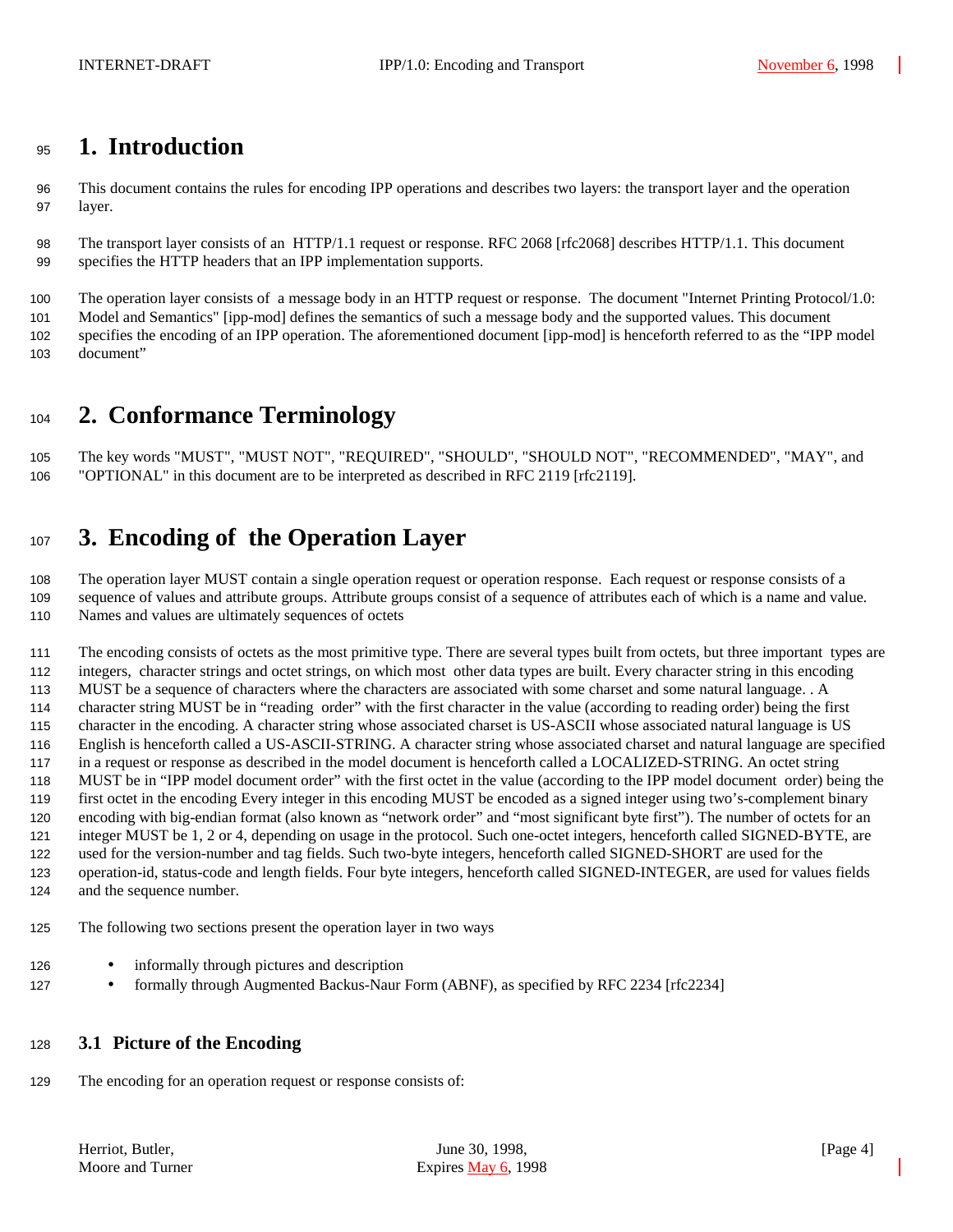| 130                      |                                                        |         |                    |
|--------------------------|--------------------------------------------------------|---------|--------------------|
| 131<br>132               | version-number                                         |         | 2 bytes - required |
| 133<br>134<br>135<br>136 | operation-id (request)<br>or<br>status-code (response) |         | 2 bytes - required |
| 137<br>138               | request-id                                             |         | 4 bytes - required |
| 139<br>140               | xxx-attributes-tag                                     | 1 byte  | $-0$ or more       |
| 141<br>142               | xxx-attribute-sequence                                 | n bytes |                    |
| 143<br>144               | end-of-attributes-tag                                  | 1 byte  | - required         |
| 145<br>146               | data                                                   |         | q bytes - optional |
|                          |                                                        |         |                    |

 The xxx-attributes-tag and xxx-attribute-sequence represents four different values of "xxx", namely, operation, job, printer and unsupported. The xxx-attributes-tag and an xxx-attribute-sequence represent attribute groups in the model document. The xxx-attributes-tag identifies the attribute group and the xxx-attribute-sequence contains the attributes.

 The expected sequence of xxx-attributes-tag and xxx-attribute-sequence is specified in the IPP model document for each operation request and operation response.

 A request or response SHOULD contain each xxx-attributes-tag defined for that request or response even if there are no attributes except for the unsupported-attributes-tag which SHOULD be present only if the unsupported-attribute-sequence is non-empty. A receiver of a request MUST be able to process as equivalent empty attribute groups:

- a) an xxx-attributes-tag with an empty xxx-attribute-sequence,
- b) an expected but missing xxx-attributes-tag.

 The data is omitted from some operations, but the end-of-attributes-tag is present even when the data is omitted. Note, the xxx- attributes-tags and end-of-attributes-tag are called 'delimiter-tags'. Note: the xxx-attribute-sequence, shown above may consist of 0 bytes, according to the rule below.

An xxx-attributes-sequence consists of zero or more compound-attributes.

| 161 |                    |                     |
|-----|--------------------|---------------------|
| 162 | compound-attribute | s bytes - 0 or more |
| 163 |                    |                     |

A compound-attribute consists of an attribute with a single value followed by zero or more additional values.

 Note: a 'compound-attribute' represents a single attribute in the model document. The 'additional value' syntax is for attributes with 2 or more values.

Each attribute consists of: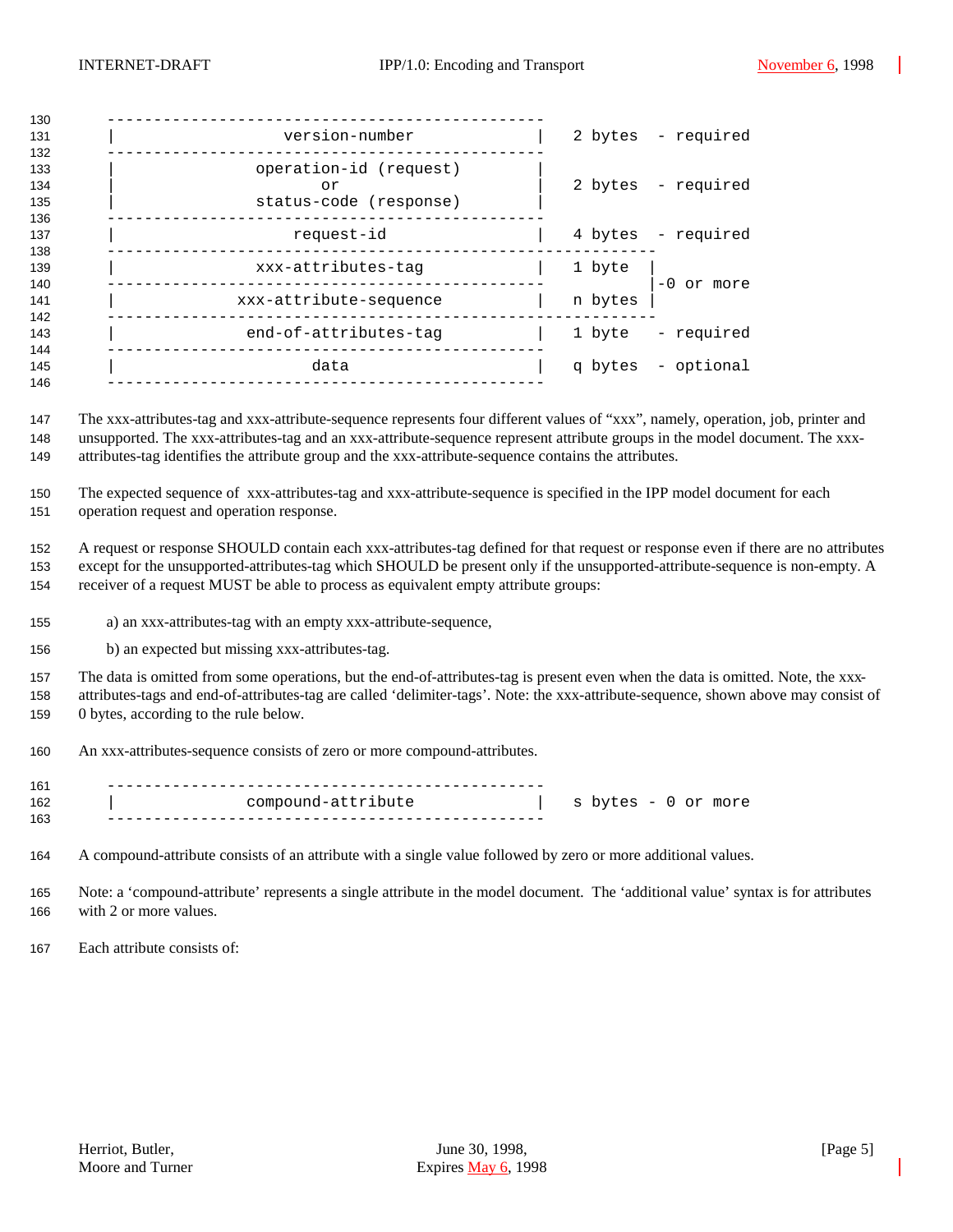| value-tag                                                                                                                 | 1 byte  |                    |
|---------------------------------------------------------------------------------------------------------------------------|---------|--------------------|
| name-length (value is u)                                                                                                  | 2 bytes |                    |
| name                                                                                                                      | u bytes |                    |
| value-length (value is v)                                                                                                 | 2 bytes |                    |
| value                                                                                                                     | v bytes |                    |
| An additional value consists of:                                                                                          |         |                    |
| -------------------------------<br>value-tag                                                                              | 1 byte  |                    |
| name-length (value is 0x0000)                                                                                             | 2 bytes |                    |
| _______________<br>value-length (value is w)                                                                              | 2 bytes | $-0$ or more       |
| --------------------------------------<br>value                                                                           | w bytes |                    |
|                                                                                                                           |         |                    |
| Note: an additional value is like an attribute whose name-length is 0.                                                    |         |                    |
| From the standpoint of a parsing loop, the encoding consists of:<br>______________________________<br>.<br>version-number |         | 2 bytes - required |
| operation-id (request)<br>or<br>status-code (response)                                                                    |         | 2 bytes - required |
| request-id                                                                                                                |         | 4 bytes - required |
| . _ _ _ _ _ _ _ _ _ _ _ _ _ _<br>tag (delimiter-tag or value-tag)                                                         | 1 byte  |                    |
| empty or rest of attribute                                                                                                | x bytes | $-0$ or more       |
| end-of-attributes-tag   2 bytes - required                                                                                |         |                    |
| ---------------<br>-------------------<br>data                                                                            | y bytes | - optional         |

- attributes
- data
- the remainder of a single attribute where the tag specifies the type of the value.

### **3.2 Syntax of Encoding**

 The syntax below is ABNF [rfc2234] except 'strings of literals' MUST be case sensitive. For example 'a' means lower case 'a' and not upper case 'A'. In addition, SIGNED-BYTE and SIGNED-SHORT fields are represented as '%x' values which show their range of values.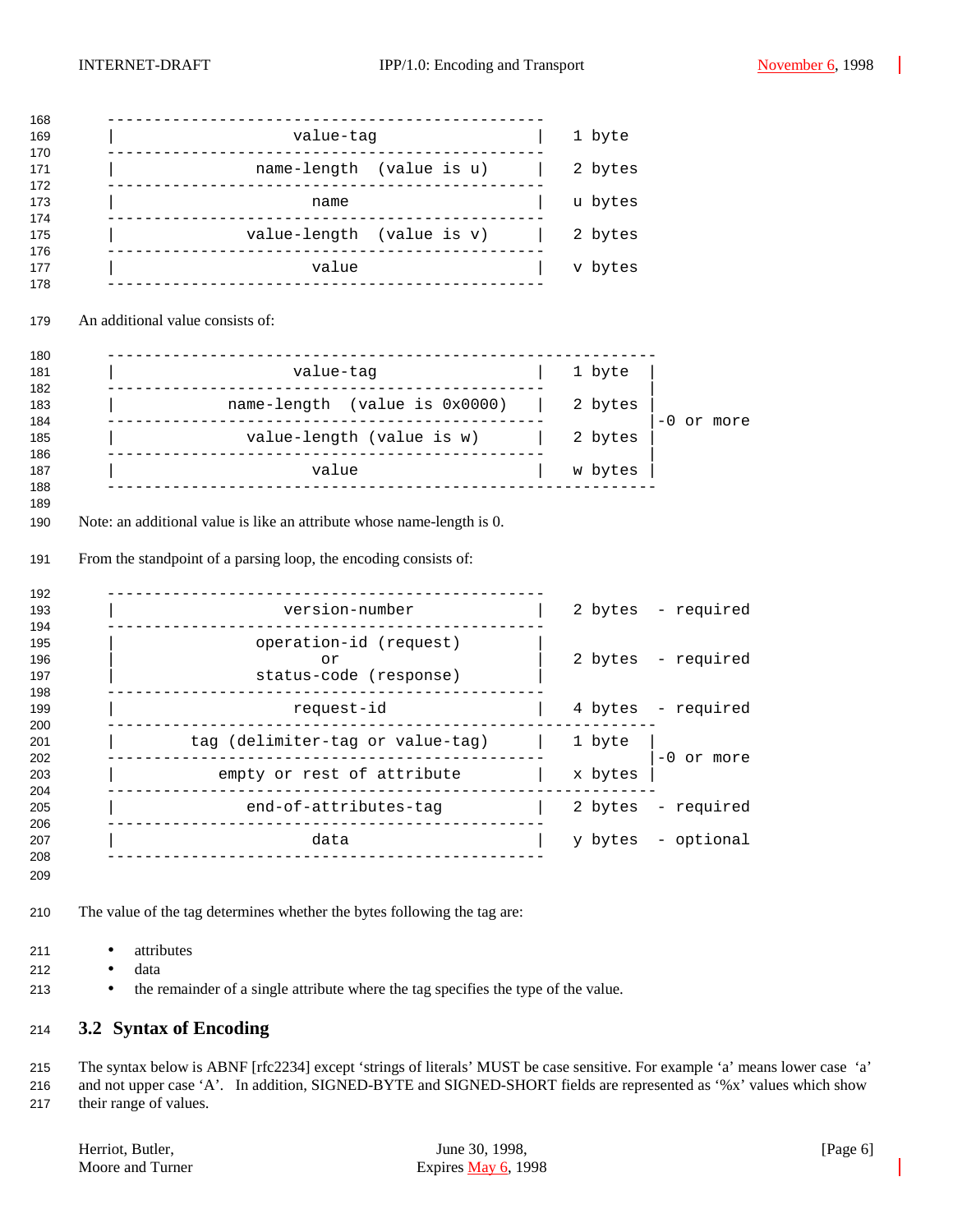| 218 | $ipp-message = ipp-request / ipp-response$                                              |  |  |
|-----|-----------------------------------------------------------------------------------------|--|--|
| 219 | ipp-request = version-number operation-id request-id                                    |  |  |
| 220 | *(xxx-attributes-tag xxx-attribute-sequence) end-of-attributes-tag data                 |  |  |
| 221 | ipp-response = version-number status-code request-id                                    |  |  |
| 222 | *(xxx-attributes-tag xxx-attribute-sequence) end-of-attributes-tag data                 |  |  |
| 223 | $xxx$ -attribute-sequence = *compound-attribute                                         |  |  |
| 224 |                                                                                         |  |  |
| 225 | xxx-attributes-tag = operation-attributes-tag / job-attributes-tag /                    |  |  |
| 226 | printer-attributes-tag / unsupported-attributes-tag                                     |  |  |
| 227 |                                                                                         |  |  |
| 228 | $version-number = majorversion-number minor-version-number$                             |  |  |
| 229 | major-version-number = $SIGNED-BYTE$ ; initially %d1                                    |  |  |
| 230 | $minor-version-number = SIGNED-BYTE$ ; initially %d0                                    |  |  |
| 231 |                                                                                         |  |  |
| 232 | operation-id = SIGNED-SHORT ; mapping from model defined below                          |  |  |
| 233 | status-code = SIGNED-SHORT; mapping from model defined below                            |  |  |
| 234 | request-id = SIGNED-INTEGER; whose value is $> 0$                                       |  |  |
| 235 |                                                                                         |  |  |
| 236 | $compound-attribute = attribute * additional-values$                                    |  |  |
| 237 |                                                                                         |  |  |
| 238 | $attribute = value-tag name-length name value-length value$                             |  |  |
| 239 | $additional-values = value-tag zero-name-length value-length value$                     |  |  |
| 240 |                                                                                         |  |  |
| 241 | name-length = SIGNED-SHORT ; number of octets of 'name'                                 |  |  |
| 242 | name = LALPHA *( LALPHA / DIGIT / "-" / "_" / "." )                                     |  |  |
| 243 | value-length = SIGNED-SHORT; number of octets of 'value'                                |  |  |
| 244 | $value = OCTET-STRING$                                                                  |  |  |
| 245 |                                                                                         |  |  |
| 246 | $data = OCTET-STRING$                                                                   |  |  |
| 247 |                                                                                         |  |  |
| 248 | ; name-length of 0<br>zero-name-length = $%x00.00$                                      |  |  |
| 249 | operation-attributes-tag = $%x01$<br>; tag of 1                                         |  |  |
| 250 | job-attributes-tag<br>$=$ % x02<br>; tag of $2$                                         |  |  |
| 251 | printer-attributes-tag = $%x04$<br>; tag of 4                                           |  |  |
| 252 | unsupported- attributes-tag = $%x05$<br>; tag of $5$                                    |  |  |
| 253 | end-of-attributes-tag = $%x03$<br>; tag of 3                                            |  |  |
| 254 | value-tag = $%x10$ -FF                                                                  |  |  |
| 255 |                                                                                         |  |  |
| 256 | $SIGNED-BYTE = BYTE$                                                                    |  |  |
| 257 | $SIGNED-SHORT = 2BYTE$                                                                  |  |  |
| 258 | $SIGNED-INTER = 4BYTE$                                                                  |  |  |
| 259 | $DIGIT = \%x30-39$ ; "0" to "9"                                                         |  |  |
| 260 | LALPHA = $\%x61-7A$ ; "a" to "z"                                                        |  |  |
| 261 | $BYTE = %x00-FF$                                                                        |  |  |
| 262 | $OCTET-STRING = *BYTE$                                                                  |  |  |
| 263 |                                                                                         |  |  |
| 264 | The syntax allows an xxx-attributes-tag to be present when the xxx-attribute-sequence t |  |  |

that follows is empty. The syntax is defined this way to allow for the response of Get-Jobs where no attributes are returned for some job-objects. Although it is RECOMMENDED that the sender not send an xxx-attributes-tag if there are no attributes (except in the Get-Jobs response just mentioned), the receiver MUST be able to decode such syntax.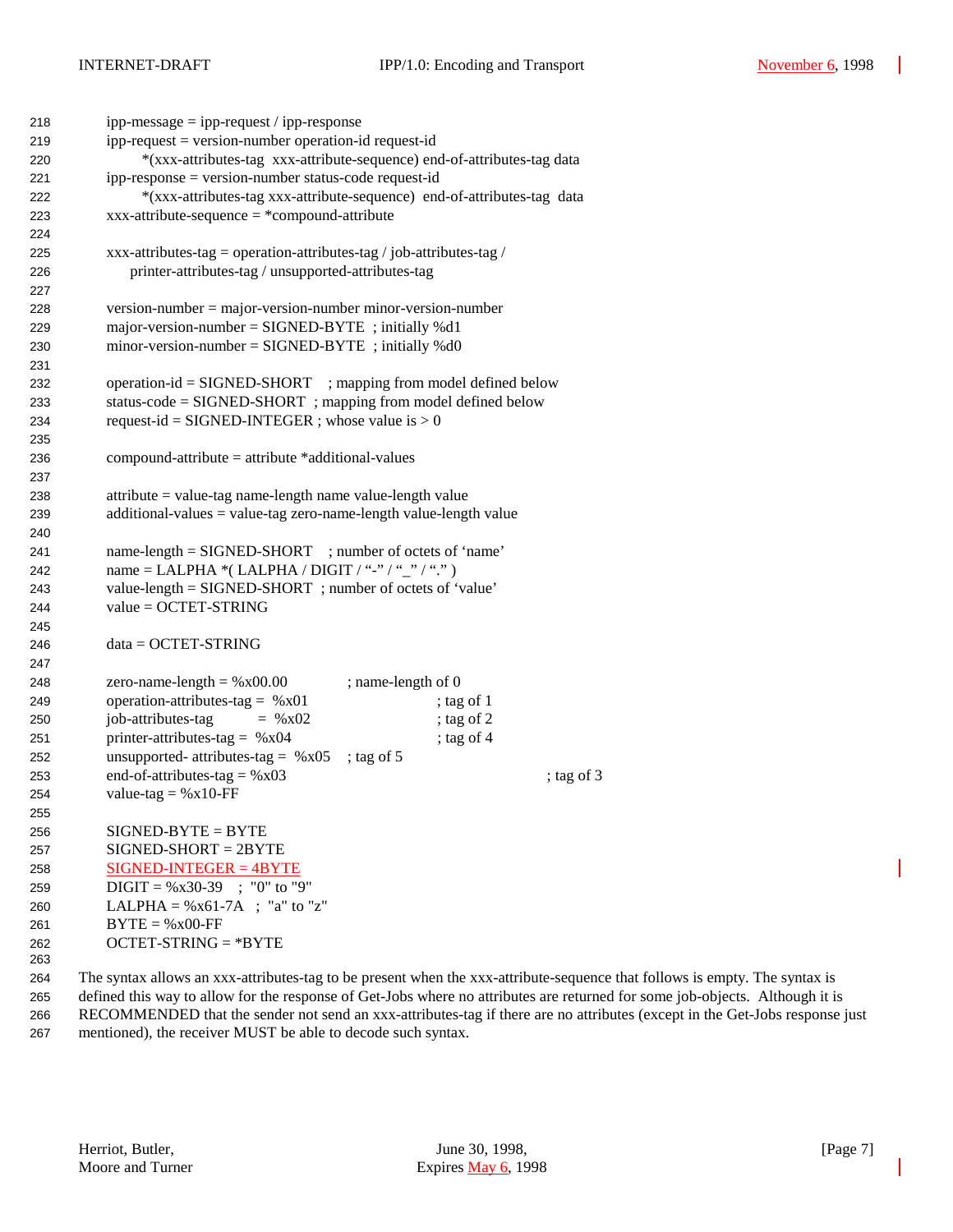### **3.3 Version-number**

 The version-number MUST consist of a major and minor version-number, each of which MUST be represented by a SIGNED-270 BYTE. The protocol described in this document MUST have a major version-number of  $1 (0x01)$  and a minor version-number of 271  $0 (0x00)$ . The ABNF for these two bytes MUST be %x01.00.

### **3.4 Operation-id**

 Operation-ids are defined as enums in the model document. An operation-ids enum value MUST be encoded as a SIGNED-SHORT

Note: the values 0x4000 to 0xFFFF are reserved for private extensions.

#### **3.5 Status-code**

- Status-codes are defined as enums in the model document. A status-code enum value MUST be encoded as a SIGNED-SHORT
- The status-code is an operation attribute in the model document. In the protocol, the status-code is in a special position, outside of the operation attributes.
- If an IPP status-code is returned, then the HTTP Status-Code MUST be 200 (OK). With any other HTTP Status-Code value, the HTTP response MUST NOT contain an IPP message-body, and thus no IPP status-code is returned.

### **3.6 Request-id**

 The request-id allows a client to match a response with a request. This mechanism is unnecessary in HTTP, but may be useful when application/ipp entity bodies are used in another context.

 The request-id in a response MUST be the value of the request-id received in the corresponding request. A client can set the request-id in each request to a unique value or a constant value, such as 1, depending on what the client does with the request-id returned in the response. The value of the request-id MUST be greater than zero.

### **3.7 Tags**

- There are two kinds of tags:
- delimiter tags: delimit major sections of the protocol, namely attributes and data
- value tags: specify the type of each attribute value
- 3.7.1 Delimiter Tags
- The following table specifies the values for the delimiter tags:

| Tag Value (Hex) | <b>Delimiter</b>         |
|-----------------|--------------------------|
| 0x00            | reserved                 |
| 0x01            | operation-attributes-tag |
| 0x02            | job-attributes-tag       |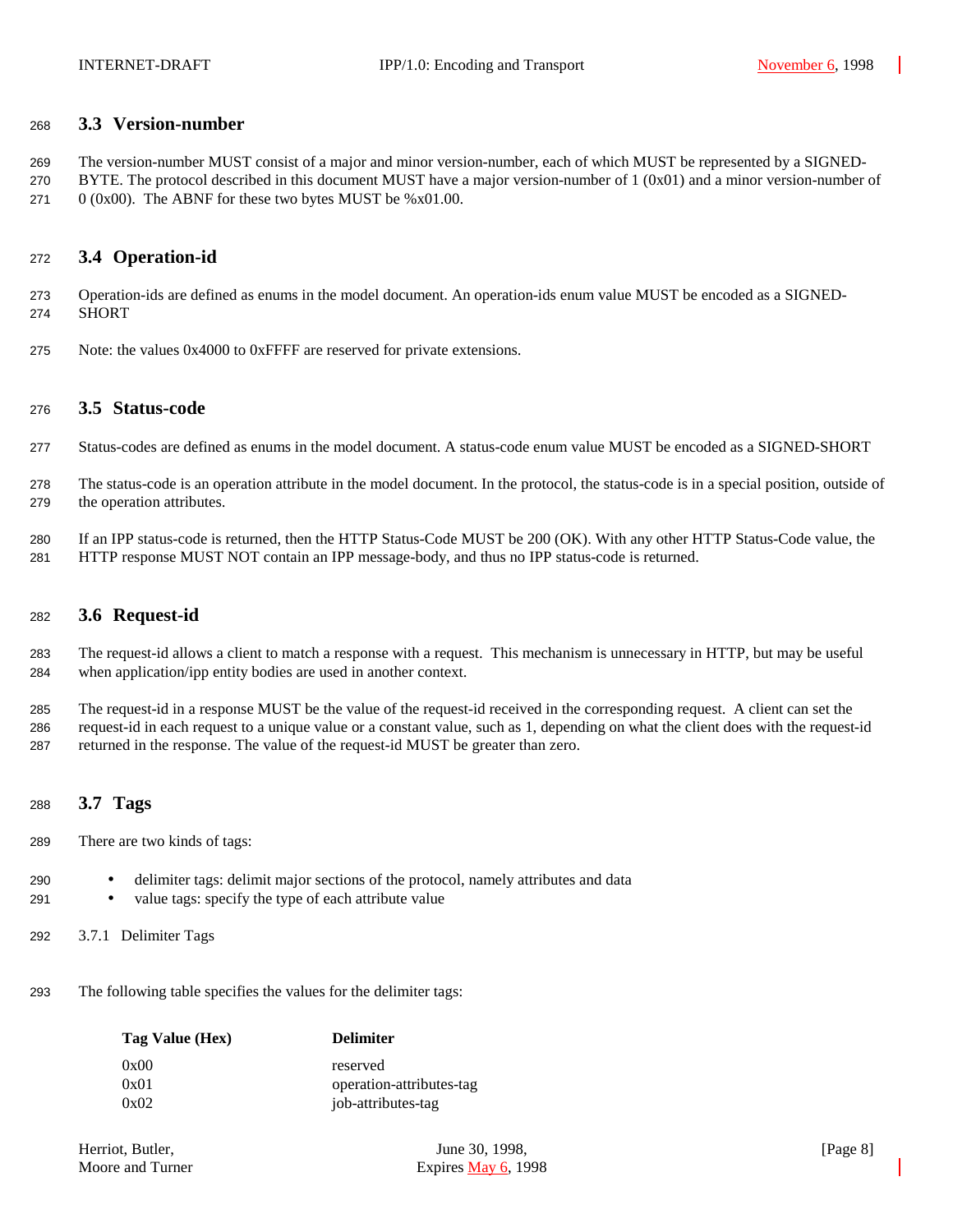| Tag Value (Hex) | <b>Delimiter</b>                                   |
|-----------------|----------------------------------------------------|
| 0x03            | end-of-attributes-tag                              |
| 0x04            | printer-attributes-tag                             |
| 0x05            | unsupported-attributes-tag                         |
| $0x06-0x0e$     | reserved for future delimiters                     |
| 0x0F            | reserved for future chunking-end-of-attributes-tag |

 When an xxx-attributes-tag occurs in the protocol, it MUST mean that zero or more following attributes up to the next delimiter tag are attributes belonging to group xxx as defined in the model document, where xxx is operation, job, printer, unsupported.

 Doing substitution for xxx in the above paragraph, this means the following. When an operation-attributes-tag occurs in the protocol, it MUST mean that the zero or more following attributes up to the next delimiter tag are operation attributes as defined in the model document. When an job-attributes-tag occurs in the protocol, it MUST mean that the zero or more following attributes up to the next delimiter tag are job attributes as defined in the model document. When an printer-attributes-tag occurs in the protocol, it MUST mean that the zero or more following attributes up to the next delimiter tag are printer attributes as defined in the model document. When an unsupported- attributes-tag occurs in the protocol, it MUST mean that the zero or more following attributes up to the next delimiter tag are unsupported attributes as defined in the model document.

 The operation-attributes-tag and end-of-attributes-tag MUST each occur exactly once in an operation. The operation-attributes- tag MUST be the first tag delimiter, and the end-of-attributes-tag MUST be the last tag delimiter. If the operation has a document-content group, the document data in that group MUST follow the end-of-attributes-tag

 Each of the other three xxx-attributes-tags defined above is OPTIONAL in an operation and each MUST occur at most once in an operation, except for job-attributes-tag in a Get-Jobs response which may occur zero or more times.

 The order and presence of delimiter tags for each operation request and each operation response MUST be that defined in the model document. For further details, see section 3.9 "(Attribute) Name" and .section 9 "Appendix A: Protocol Examples"

 A Printer MUST treat the reserved delimiter tags differently from reserved value tags so that the Printer knows that there is an entire attribute group that it doesn't understand as opposed to a single value that it doesn't understand.

3.7.2 Value Tags

 The remaining tables show values for the value-tag, which is the first octet of an attribute. The value-tag specifies the type of the value of the attribute. The following table specifies the "out-of-band" values for the value-tag.

| Tag Value (Hex) | <b>Meaning</b>                            |
|-----------------|-------------------------------------------|
| 0x10            | unsupported                               |
| 0x11            | reserved for future 'default'             |
| 0x12            | unknown                                   |
| 0x13            | no-value                                  |
| $0x14-0x1F$     | reserved for future "out-of-band" values. |

 The "unsupported" value MUST be used in the attribute-sequence of an error response for those attributes which the printer does not support. The "default" value is reserved for future use of setting value back to their default value. The "unknown" value is used for the value of a supported attribute when its value is temporarily unknown. . The "no-value" value is used for a supported attribute to which no value has been assigned, e.g. "job-k-octets-supported" has no value if an implementation supports this

attribute, but an administrator has not configured the printer to have a limit.

The following table specifies the integer values for the value-tag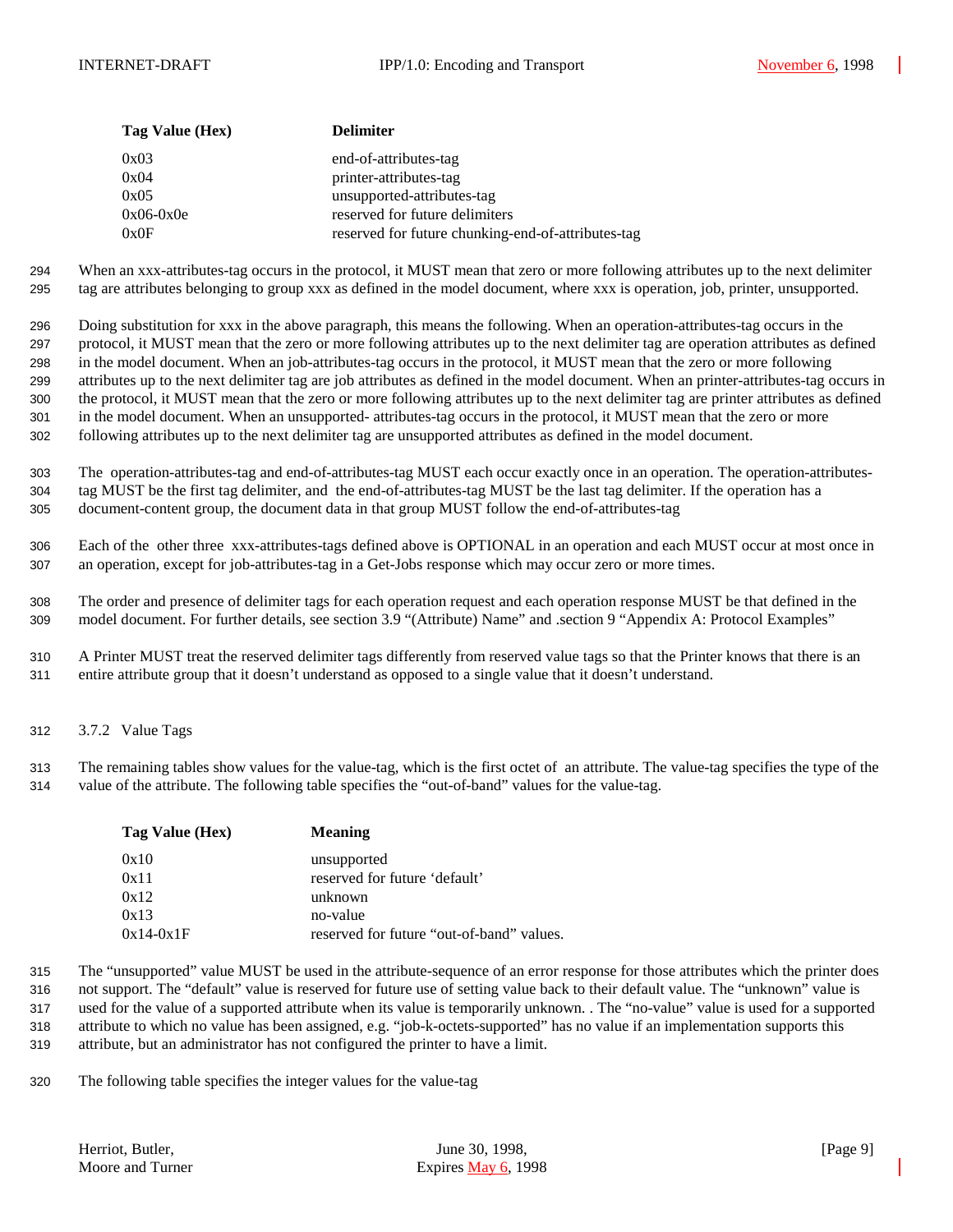| Tag Value (Hex) | <b>Meaning</b>                    |
|-----------------|-----------------------------------|
| 0x20            | reserved                          |
| 0x21            | integer                           |
| 0x22            | boolean                           |
| 0x23            | enum                              |
| $0x24-0x2F$     | reserved for future integer types |

- 321 NOTE: 0x20 is reserved for "generic integer" if should ever be needed.
- 322 The following table specifies the octetString values for the value-tag

| Tag Value (Hex) | <b>Meaning</b>                          |
|-----------------|-----------------------------------------|
| 0x30            | octetString with an unspecified format  |
| 0x31            | dateTime                                |
| 0x32            | resolution                              |
| 0x33            | rangeOfInteger                          |
| 0x34            | reserved for collection (in the future) |
| 0x35            | textWithLanguage                        |
| 0x36            | nameWithLanguage                        |
| $0x37-0x3F$     | reserved for future octetString types   |
|                 |                                         |

323 The following table specifies the character-string values for the value-tag

| Tag Value (Hex) | <b>Meaning</b>                             |
|-----------------|--------------------------------------------|
| 0x40            | reserved                                   |
| 0x41            | textWithoutLanguage                        |
| 0x42            | nameWithoutLanguage                        |
| 0x43            | reserved                                   |
| 0x44            | keyword                                    |
| 0x45            | uri                                        |
| 0x46            | uriScheme                                  |
| 0x47            | charset                                    |
| 0x48            | naturalLanguage                            |
| 0x49            | mimeMediaType                              |
| $0x4A-0x5F$     | reserved for future character string types |

- 324 NOTE: 0x40 is reserved for "generic character-string" if should ever be needed.
- 325 NOTE: an attribute value always has a type, which is explicitly specified by its tag; one such tag value is 326 "nameWithoutLanguage". An attribute's name has an implicit type, which is keyword.
- 327 The values 0x60-0xFF are reserved for future types. There are no values allocated for private extensions. A new type MUST be 328 registered via the type 2 process.

 The tag 0x7F is reserved for extending types beyond the 255 values available with a single byte. A tag value of 0x7F MUST signify that the first 4 bytes of the value field are interpreted as the tag value. Note, this future extension doesn't affect parsers that are unaware of this special tag. The tag is like any other unknown tag, and the value length specifies the length of a value which contains a value that the parser treats atomically. All these 4 byte tag values are currently unallocated except that the values 0x40000000-0x7FFFFFFF are reserved for experimental use.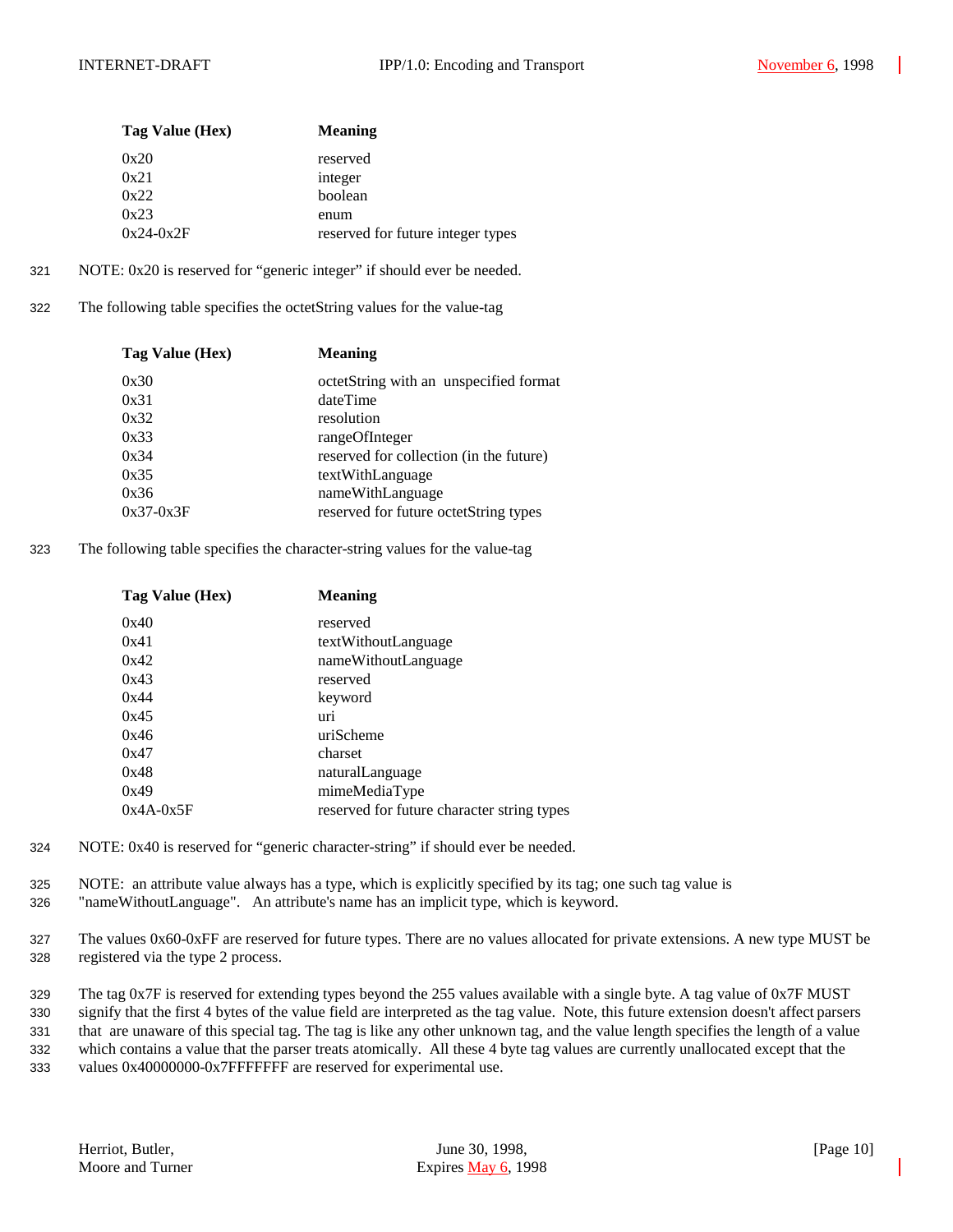### **3.8 Name-Length**

 The name-length field MUST consist of a SIGNED-SHORT. This field MUST specify the number of octets in the name field which follows the name-length field, excluding the two bytes of the name-length field.

 If a name-length field has a value of zero, the following name field MUST be empty, and the following value MUST be treated as an additional value for the preceding attribute. Within an attribute-sequence, if two attributes have the same name, the first occurrence MUST be ignored. The zero-length name is the only mechanism for multi-valued attributes.

### **3.9 (Attribute) Name**

 Some operation elements are called parameters in the model document [ipp-mod]. They MUST be encoded in a special position and they MUST NOT appear as an operation attributes. These parameters are:

- "version-number": The parameter named "version-number" in the IPP model document MUST become the "version-number" field in the operation layer request or response.
- "operation-id": The parameter named "operation-id" in the IPP model document MUST become the "operation-id" field in the operation layer request.
- "status-code": The parameter named "status-code" in the IPP model document MUST become the "status-code" field in the operation layer response.
- "request-id": The parameter named "request-id" in the IPP model document MUST become the "request-id" field in the operation layer request or response.

 All Printer and Job objects are identified by a Uniform Resource Identifier (URI) [rfc1630] so that they can be persistently and unambiguously referenced. The notion of a URI is a useful concept, however, until the notion of URI is more stable (i.e., defined more completely and deployed more widely), it is expected that the URIs used for IPP objects will actually be URLs [rfc1738] [rfc1808]. Since every URL is a specialized form of a URI, even though the more generic term URI is used throughout the rest of this document, its usage is intended to cover the more specific notion of URL as well.

 Some operation elements are encoded twice, once as the request-URI on the HTTP Request-Line and a second time as a REQUIRED operation attribute in the application/ipp entity. These attributes are the target URI for the operation:

- "printer-uri": When the target is a printer and the transport is HTTP or HTTPS (for TLS), the target printer-uri defined in each operation in the IPP model document MUST be an operation attribute called "printer-uri" and it MUST also be specified outside of the operation layer as the request-URI on the Request-Line at the HTTP level.
- "job-uri": When the target is a job and the transport is HTTP or HTTPS (for TLS), the target job-uri of each operation in the IPP model document MUST be an operation attribute called "job-uri" and it MUST also be specified outside of the operation layer as the request-URI on the Request-Line at the HTTP level.

 Note: Because the target URI is included twice in an operation, the potential exists that these two values reference the same IPP object, but are not literally identical. One can be a relative URI and the other can be an absolute URI. HTTP/1.1 allows clients to generate and send a relative URI rather than an absolute URI. A relative URI identifies a resource with the scope of the HTTP server, but does not include scheme, host or port. The following statements characterize how URLs should be used in the mapping of IPP onto HTTP/1.1:

- 1. Although potentially redundant, a client MUST supply the target of the operation both as an Operation and as a URI at the HTTP layer. The rationale for this decision is to maintain a consistent set of rules for mapping IPP to possibly many communication layers, even where URLs are not used as the addressing mechanism.
- 2. Even though these two URLs might not be literally identical (one being relative and the other being absolute), they MUST both reference the same IPP object.
- 3. The URI in the HTTP layer is either relative or absolute and is used by the HTTP server to route the HTTP request to the correct resource relative to that HTTP server. The HTTP server need not be aware of the URI within the operation request.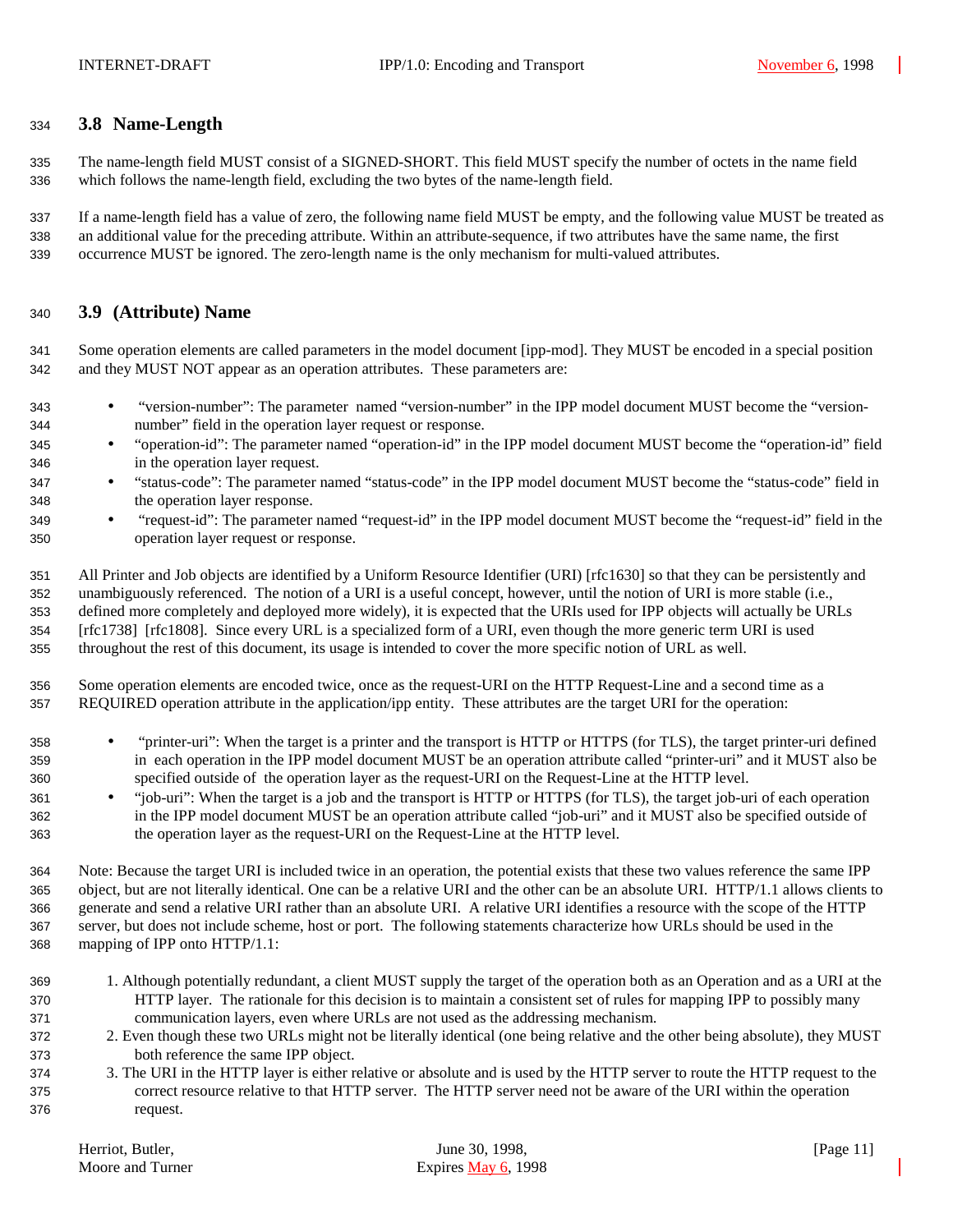- 4. Once the HTTP server resource begins to process the HTTP request, it might get the reference to the appropriate IPP Printer object from either the HTTP URI (using to the context of the HTTP server for relative URLs) or from the URI within the operation request; the choice is up to the implementation.
- 5. HTTP URIs can be relative or absolute, but the target URI in the operation MUST be an absolute URI

 The model document arranges the remaining attributes into groups for each operation request and response. Each such group MUST be represented in the protocol by an xxx-attribute-sequence preceded by the appropriate xxx-attributes-tag (See the table below and section 9 "Appendix A: Protocol Examples"). In addition, the order of these xxx-attributes-tags and xxx-attribute- sequences in the protocol MUST be the same as in the model document, but the order of attributes within each xxx-attribute-sequence MUST be unspecified. The table below maps the model document group name to xxx-attributes-sequence

#### **Model Document Group** *xxx***-attributes-sequence**

| <b>Operation Attributes</b>                   | operations-attributes-sequence           |
|-----------------------------------------------|------------------------------------------|
| <b>Job Template Attributes</b>                | job-attributes-sequence                  |
| <b>Job Object Attributes</b>                  | job-attributes-sequence                  |
| <b>Unsupported Attributes</b>                 | unsupported- attributes-sequence         |
| Requested Attributes (Get-Job-Attributes)     | job-attributes-sequence                  |
| Requested Attributes (Get-Printer-Attributes) | printer-attributes-sequence              |
| Document Content                              | in a special position as described above |

If an operation contains attributes from more than one job object (e.g. Get-Jobs response), the attributes from each job object

MUST be in a separate job-attribute-sequence, such that the attributes from the ith job object are in the ith job-attribute-sequence.

See Section 9 "Appendix A: Protocol Examples" for table showing the application of the rules above.

### **3.10 Value Length**

 Each attribute value MUST be preceded by a SIGNED-SHORT which MUST specify the number of octets in the value which follows this length, exclusive of the two bytes specifying the length.

For any of the types represented by binary signed integers, the sender MUST encode the value in exactly four octets..

 For any of the types represented by character-strings, the sender MUST encode the value with all the characters of the string and without any padding characters.

 If a value-tag contains an "out-of-band" value, such as "unsupported", the value-length MUST be 0 and the value empty — the value has no meaning when the value-tag has an "out-of-band" value. If a client receives a response with a nonzero value-length in this case, it MUST ignore the value field. If a printer receives a request with a nonzero value-length in this case, it MUST reject the request.

### **3.11 (Attribute) Value**

 The syntax types and most of the details of their representation are defined in the IPP model document. The table below augments the information in the model document, and defines the syntax types from the model document in terms of the 5 basic types defined in section 3 "Encoding of the Operation Layer". The 5 types are US-ASCII-STRING, LOCALIZED-STRING, SIGNED-INTEGER, SIGNED-SHORT, SIGNED-BYTE, and OCTET-STRING.

| <b>Syntax of Attribute Value</b> | Encoding          |
|----------------------------------|-------------------|
| textWithoutLanguage,             | LOCALIZED-STRING. |
| nameWithoutLanguage              |                   |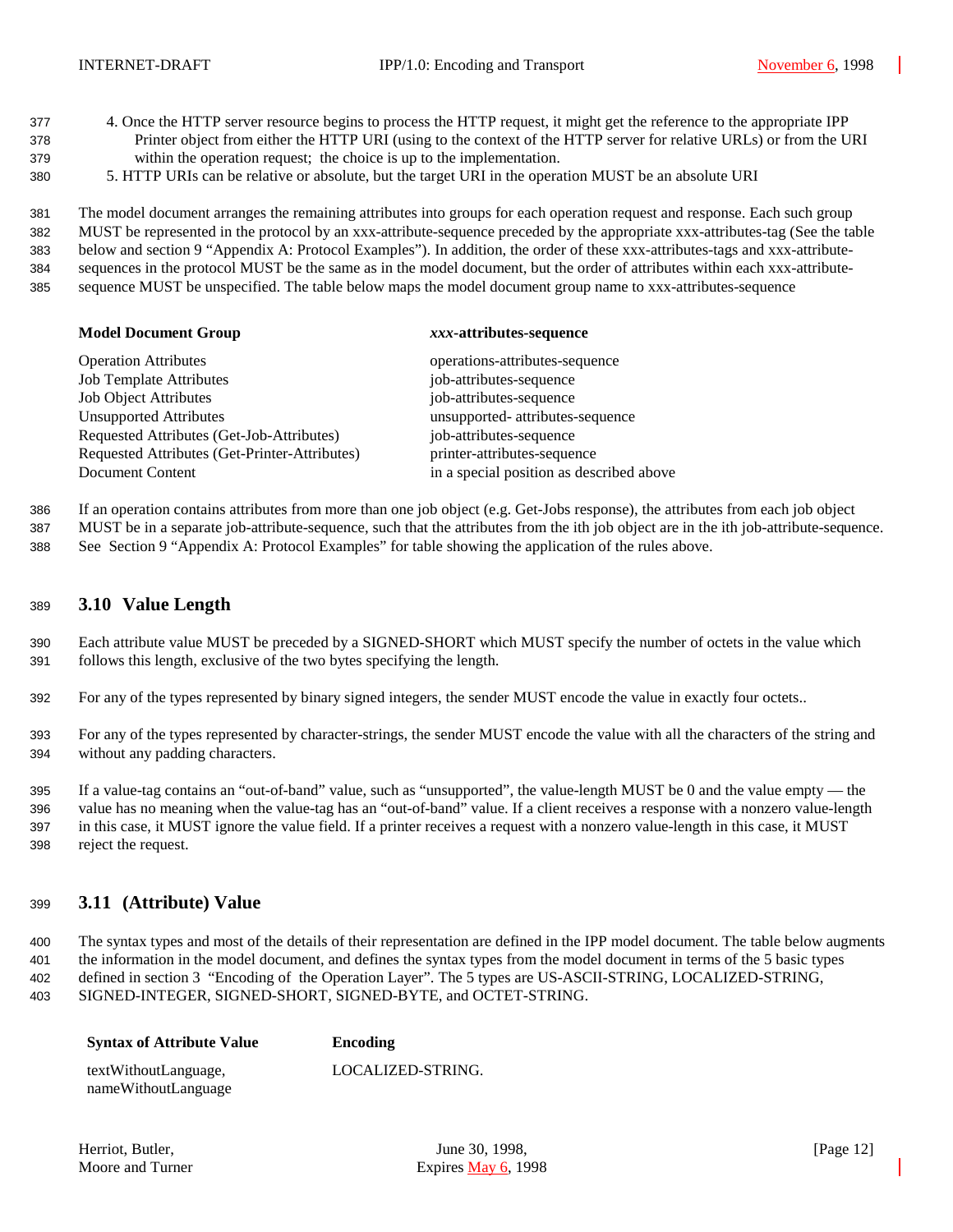| <b>Syntax of Attribute Value</b>                                           | <b>Encoding</b>                                                                                                                                                                                                                                                                                                                                                                       |
|----------------------------------------------------------------------------|---------------------------------------------------------------------------------------------------------------------------------------------------------------------------------------------------------------------------------------------------------------------------------------------------------------------------------------------------------------------------------------|
| textWithLanguage                                                           | OCTET_STRING consisting of 4 fields:<br>a) a SIGNED-SHORT which is the number of octets in the following field<br>b) a value of type natural-language,<br>c) a SIGNED-SHORT which is the number of octets in the following field,<br>d) a value of type text Without Language.                                                                                                        |
|                                                                            | The length of a textWithLanguage value MUST be $4 +$ the value of field a + the value<br>of field c.                                                                                                                                                                                                                                                                                  |
| nameWithLanguage                                                           | OCTET_STRING consisting of 4 fields:<br>a) a SIGNED-SHORT which is the number of octets in the following field<br>b) a value of type natural-language,<br>c) a SIGNED-SHORT which is the number of octets in the following field<br>d) a value of type nameWithoutLanguage.<br>The length of a nameWithLanguage value MUST be $4 +$ the value of field $a +$ the<br>value of field c. |
| charset, naturalLanguage,<br>mimeMediaType, keyword, uri, and<br>uriScheme | <b>US-ASCII-STRING</b>                                                                                                                                                                                                                                                                                                                                                                |
| boolean                                                                    | SIGNED-BYTE where 0x00 is 'false' and 0x01 is 'true'                                                                                                                                                                                                                                                                                                                                  |
| integer and enum                                                           | a SIGNED-INTEGER                                                                                                                                                                                                                                                                                                                                                                      |
| dateTime                                                                   | OCTET-STRING consisting of eleven octets whose contents are defined by<br>"DateAndTime" in RFC 1903 [rfc1903].                                                                                                                                                                                                                                                                        |
| resolution                                                                 | OCTET_STRING consisting of nine octets of 2 SIGNED-INTEGERs followed by a<br>SIGNED-BYTE. The first SIGNED-INTEGER contains the value of cross feed<br>direction resolution. The second SIGNED-INTEGER contains the value of feed<br>direction resolution. The SIGNED-BYTE contains the units value.                                                                                  |
| rangeOfInteger                                                             | Eight octets consisting of 2 SIGNED-INTEGERs. The first SIGNED-INTEGERs<br>contains the lower bound and the second SIGNED-INTEGERs contains the upper<br>bound.                                                                                                                                                                                                                       |
| 1setOf X                                                                   | encoding according to the rules for an attribute with more than 1 value. Each value X<br>is encoded according to the rules for encoding its type.                                                                                                                                                                                                                                     |
| octetString                                                                | <b>OCTET-STRING</b>                                                                                                                                                                                                                                                                                                                                                                   |

404 The type of the value in the model document determines the encoding in the value and the value of the value-tag.

### <sup>405</sup> **3.12 Data**

406 The data part MUST include any data required by the operation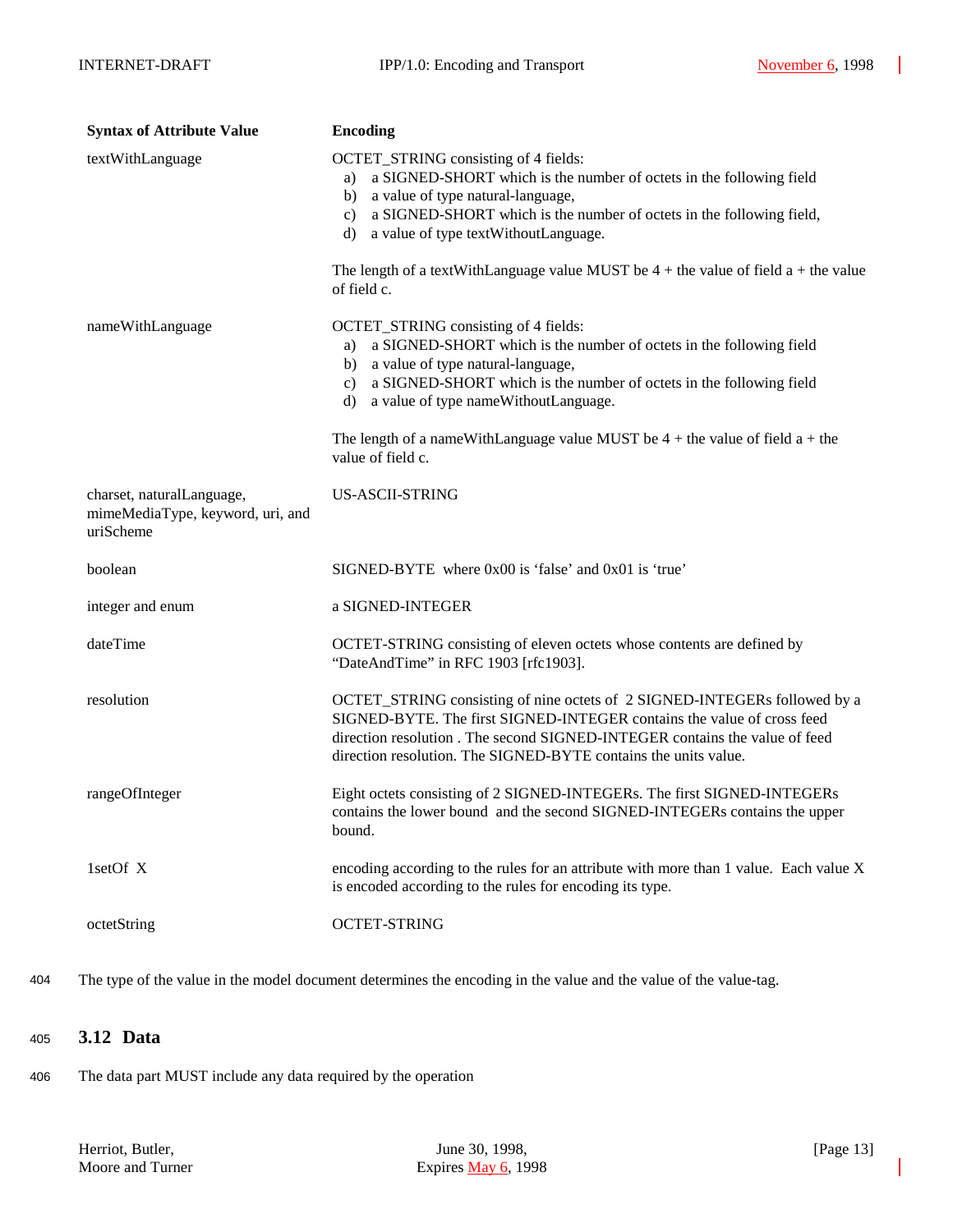# <sup>407</sup> **4. Encoding of Transport Layer**

- 408 HTTP/1.1 [rfc2068] and [draft-http] is the transport layer for this protocol-
- 409 The operation layer has been designed with the assumption that the transport layer contains the following information:
- 410 the URI of the target job or printer operation
- <sup>411</sup> the total length of the data in the operation layer, either as a single length or as a sequence of chunks each with a length.

412 It is REQUIRED that a printer implementation support HTTP over the IANA assigned Well Known Port 631 (the IPP default 413 port), though a printer implementation may support HTTP over port some other port as well. In addition, a printer may have to 414 support another port for privacy (See Section 5 "Security Considerations".

415 Note: even though port 631 is the IPP default, port 80 remains the default for an HTTP URI. Thus a URI for a printer using port 416 631 MUST contain an explicit port, e.g. "http://forest:631/pinetree". Consistent with RFC 2068 (HTTP/1.1), An HTTP URI's

417 for IPP with no explicit port implicitly reference port 80, which is consistent with the rules for HTTP/1.1. If a URI references 418 some other port, the port number MUST be explicitly specified in the URI.

 Each HTTP operation MUST use the POST method where the request-URI is the object target of the operation, and where the "Content-Type" of the message-body in each request and response MUST be "application/ipp". The message-body MUST contain the operation layer and MUST have the syntax described in section 3.2 "Syntax of Encoding". A client implementation 422 MUST adhere to the rules for a client described in RFC 2068for HTTP1.1 [rfc2068] and [draft-http]. A printer (server)

423 implementation MUST adhere the rules for an origin server described <u>for HTTP1.1</u> [rfc2068] and [draft-http]in RFC 2068.

424 The IPP layer doesn't have to deal with chunking. In the context of CGI scripts, the HTTP layer removes any chunking 425 information in the received data.

426 An IPP server sends a response for each request that it receives. If an IPP server detects and error, it MAY send a response 427 before it has read the entire request. If the HTTP layer of the IPP server completes processing the HTTP headers successfully it 428 MAY send an intermediate response, such as "100 Continue" with no IPP data before sending the IPP response. A client MUST 429 expect such a variety of responses from an IPP server. A client MUST NOT expect a response from an IPP server until after the 430 client has sent the entire response. But a client MAY listen for an error response that an IPP server MAY send before it receives 431 all the data. In this case a client, if chunking the data, can send a premature zero-length chunk to end the request before sending 432 all the data. If the request is blocked for some reason, a client MAY determine the reason by opening another connection to query 433 the server.

434 For further information on HTTP/1.1, consult the HTTP documents [rfc2068] and [draft-http]

435 In the following sections, there are a tables of all HTTP headers which describe their use in an IPP client or server. The

- 436 following is an explanation of each column in these tables.
- 437  $\Box$  the "header" column contains the name of a header
- 438 **the "request/client" column indicates whether a client sends the header.**
- 439 **the "request/ server" column indicates whether a server supports the header when received.**
- 440 **the "response/ server" column indicates whether a server sends the header.**
- 441 **the "response /client" column indicates whether a client supports the header when received.**
- 442 **the "values and conditions" column specifies the allowed header values and the conditions for the header to be present in a** 443 request/response.
- 444 The table for "request headers" does not have columns for responses, and the table for "response headers" does not have columns 445 for requests.
- 446 The following is an explanation of the values in the "request/client" and "response/ server" columns.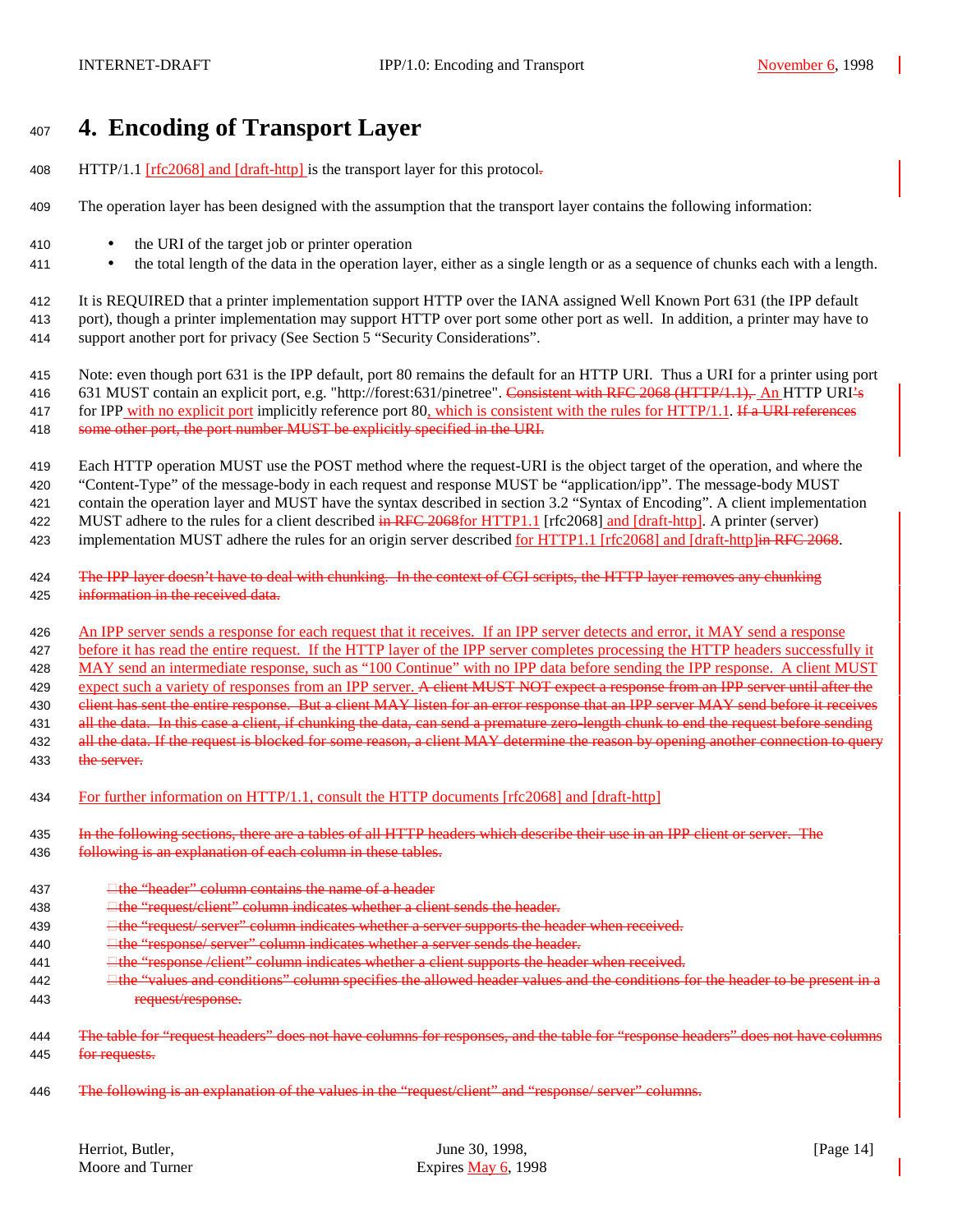- 447 **must:** the client or server MUST send the header,
- 448 **must-if:** the client or server MUST send the header when the condition described in the "values and conditions" column is 449 met,
- 450 **may:** the client or server MAY send the header
- 451 **not:** the client or server SHOULD NOT send the header. It is not relevant to an IPP implementation.
- 452 The following is an explanation of the values in the "response/client" and "request/ server" columns.
- 453 **must:** the client or server MUST support the header,
- 454 **may:** the client or server MAY support the header
- 455 **not:** the client or server SHOULD NOT support the header. It is not relevant to an IPP implementation.

### <sup>456</sup> **4.1General Headers**

457 The following is a table for the general headers.

| <b>General-Header</b>    | <b>Request</b> |                | <b>Response</b> |               | <b>Values and Conditions</b>                                                                                                                                                                                         |
|--------------------------|----------------|----------------|-----------------|---------------|----------------------------------------------------------------------------------------------------------------------------------------------------------------------------------------------------------------------|
|                          | <b>Client</b>  | <b>Server</b>  | <b>Server</b>   | <b>Client</b> |                                                                                                                                                                                                                      |
| Cache-Control            | must           | $net$          | must            | <b>not</b>    | "no-cache" only                                                                                                                                                                                                      |
| Connection               | must           | must           | must            | must          | "close" only. Both client and server<br>SHOULD keep a connection for the<br>duration of a sequence of operations.<br>The client and server MUST include this<br>header for the last operation in such a<br>sequence. |
| Date                     | <b>may</b>     | may            | must            | <b>may</b>    | per RFC 1123 [rfc1123] from RFC 2068                                                                                                                                                                                 |
| Pragma                   | must           | $net$          | must            | <b>not</b>    | "no-cache" only                                                                                                                                                                                                      |
| <b>Transfer-Encoding</b> | must           | must           | must            | must          | "chunked" only. Header MUST be<br>present if Content-Length is absent.                                                                                                                                               |
| Upgrade                  | <b>not</b>     | $f{H}\Theta f$ | $f{H}\Theta f$  | <b>not</b>    |                                                                                                                                                                                                                      |
| Via                      | <b>not</b>     | $f{H}\Theta f$ | <b>not</b>      | <b>not</b>    |                                                                                                                                                                                                                      |

#### <sup>458</sup> **4.2Request Headers**

459 The following is a table for the request headers.

| Request-Header | <del>Client</del> | <b>Server</b> | <b>Request Values and Conditions</b>                                          |
|----------------|-------------------|---------------|-------------------------------------------------------------------------------|
| Accept         | <b>may</b>        | must          | "application/ipp" only. This value is the default if the client<br>$omits it$ |
| Accept-Charset | <del>not</del>    | not           | Charset information is within the application/ipp entity                      |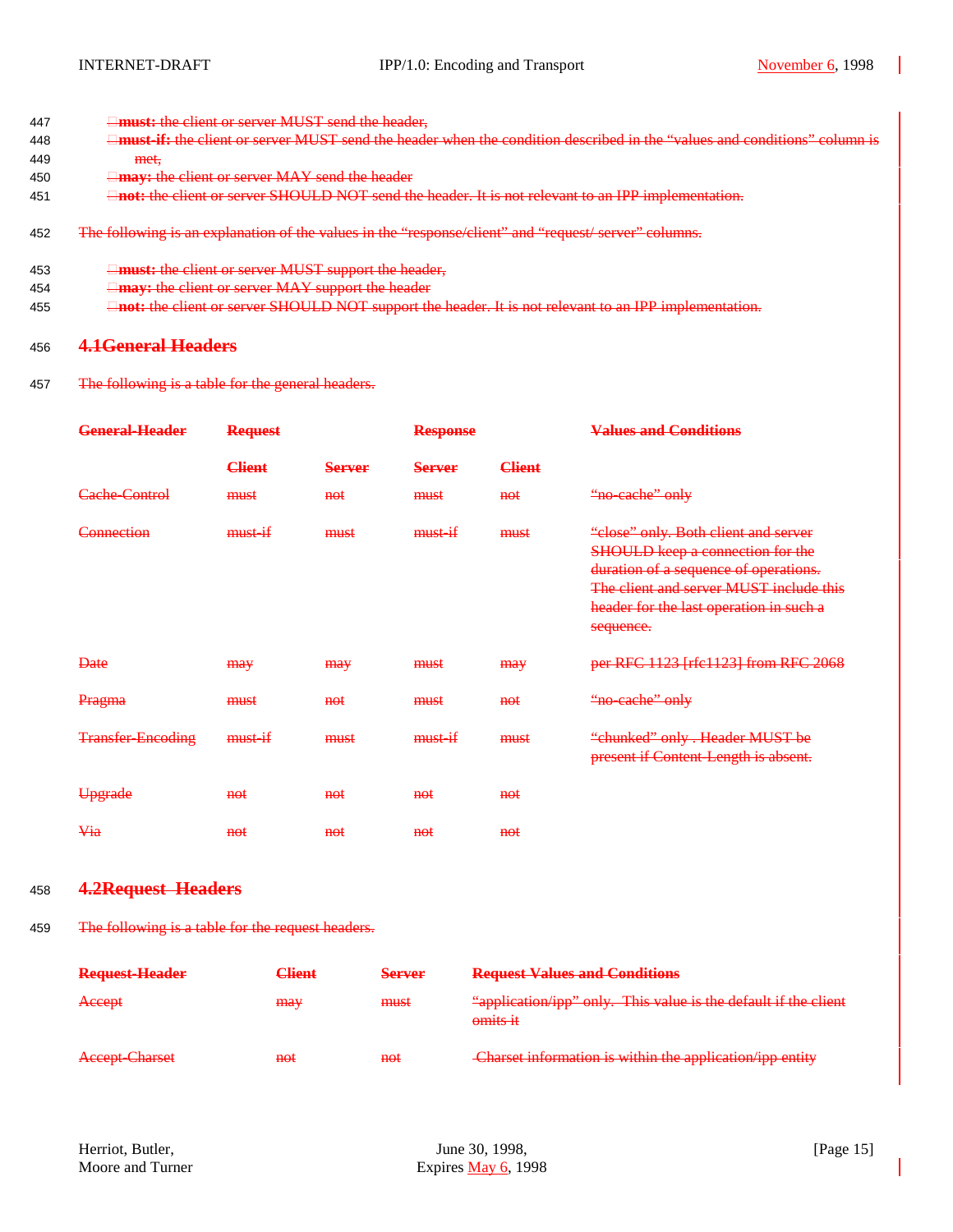| <b>Accept-Encoding</b><br>must<br>may<br>content-codings<br>Accept-Language<br><del>not</del><br>$\theta$<br>Authorization<br>must<br>must<br>From<br>$f{H}$<br><del>not</del><br><b>Host</b><br>per RFC 2068<br>must<br>must<br><b>If-Match</b><br><del>not</del><br><del>not</del><br><b>If-Modified-Since</b><br><del>not</del><br><del>not</del><br><b>If-None-Match</b><br><del>not</del><br><del>not</del><br><b>If-Range</b><br><del>not</del><br><del>not</del><br><b>If-Unmodified-Since</b><br><del>not</del><br><del>not</del> | empty and per RFC 2068 [rfc2068] and IANA registry for<br>language information is within the application/ipp entity                                   |
|-------------------------------------------------------------------------------------------------------------------------------------------------------------------------------------------------------------------------------------------------------------------------------------------------------------------------------------------------------------------------------------------------------------------------------------------------------------------------------------------------------------------------------------------|-------------------------------------------------------------------------------------------------------------------------------------------------------|
|                                                                                                                                                                                                                                                                                                                                                                                                                                                                                                                                           |                                                                                                                                                       |
|                                                                                                                                                                                                                                                                                                                                                                                                                                                                                                                                           |                                                                                                                                                       |
|                                                                                                                                                                                                                                                                                                                                                                                                                                                                                                                                           | per RFC 2068. A client MUST send this header when it<br>receives a 401 "Unauthorized" response and does not<br>receive a "Proxy-Authenticate" header. |
|                                                                                                                                                                                                                                                                                                                                                                                                                                                                                                                                           | per RFC 2068. Because RFC recommends sending this<br>header only with the user's approval, it is not very useful                                      |
|                                                                                                                                                                                                                                                                                                                                                                                                                                                                                                                                           |                                                                                                                                                       |
|                                                                                                                                                                                                                                                                                                                                                                                                                                                                                                                                           |                                                                                                                                                       |
|                                                                                                                                                                                                                                                                                                                                                                                                                                                                                                                                           |                                                                                                                                                       |
|                                                                                                                                                                                                                                                                                                                                                                                                                                                                                                                                           |                                                                                                                                                       |
|                                                                                                                                                                                                                                                                                                                                                                                                                                                                                                                                           |                                                                                                                                                       |
|                                                                                                                                                                                                                                                                                                                                                                                                                                                                                                                                           |                                                                                                                                                       |
| Max-Forwards<br><del>not</del><br><del>not</del>                                                                                                                                                                                                                                                                                                                                                                                                                                                                                          |                                                                                                                                                       |
| Proxy-Authorization<br>must<br>$f{H}{O}f$<br>Authenticate" header.                                                                                                                                                                                                                                                                                                                                                                                                                                                                        | per RFC 2068. A client MUST send this header when it<br>receives a 401 "Unauthorized" response and a "Proxy-                                          |
| Range<br>$f{H}{O}f$<br><del>not</del>                                                                                                                                                                                                                                                                                                                                                                                                                                                                                                     |                                                                                                                                                       |
| Referer<br><del>not</del><br><del>not</del>                                                                                                                                                                                                                                                                                                                                                                                                                                                                                               |                                                                                                                                                       |
| User-Agent<br><del>not</del><br><del>not</del>                                                                                                                                                                                                                                                                                                                                                                                                                                                                                            |                                                                                                                                                       |
| <b>4.3Response Headers</b><br>460                                                                                                                                                                                                                                                                                                                                                                                                                                                                                                         |                                                                                                                                                       |
| The following is a table for the request headers.<br>461                                                                                                                                                                                                                                                                                                                                                                                                                                                                                  |                                                                                                                                                       |
| <b>Client</b><br><b>Response Values and Conditions</b><br><b>Response-Header</b><br><b>Server</b>                                                                                                                                                                                                                                                                                                                                                                                                                                         |                                                                                                                                                       |
| <b>Accept-Ranges</b><br><del>not</del><br><del>not</del>                                                                                                                                                                                                                                                                                                                                                                                                                                                                                  |                                                                                                                                                       |
| Age<br><del>not</del><br><del>not</del>                                                                                                                                                                                                                                                                                                                                                                                                                                                                                                   |                                                                                                                                                       |
| <b>Location</b><br>must-if<br>per RFC 2068. When URI needs redirection.<br>may                                                                                                                                                                                                                                                                                                                                                                                                                                                            |                                                                                                                                                       |

Proxy-Authenticate not must per RFC 2068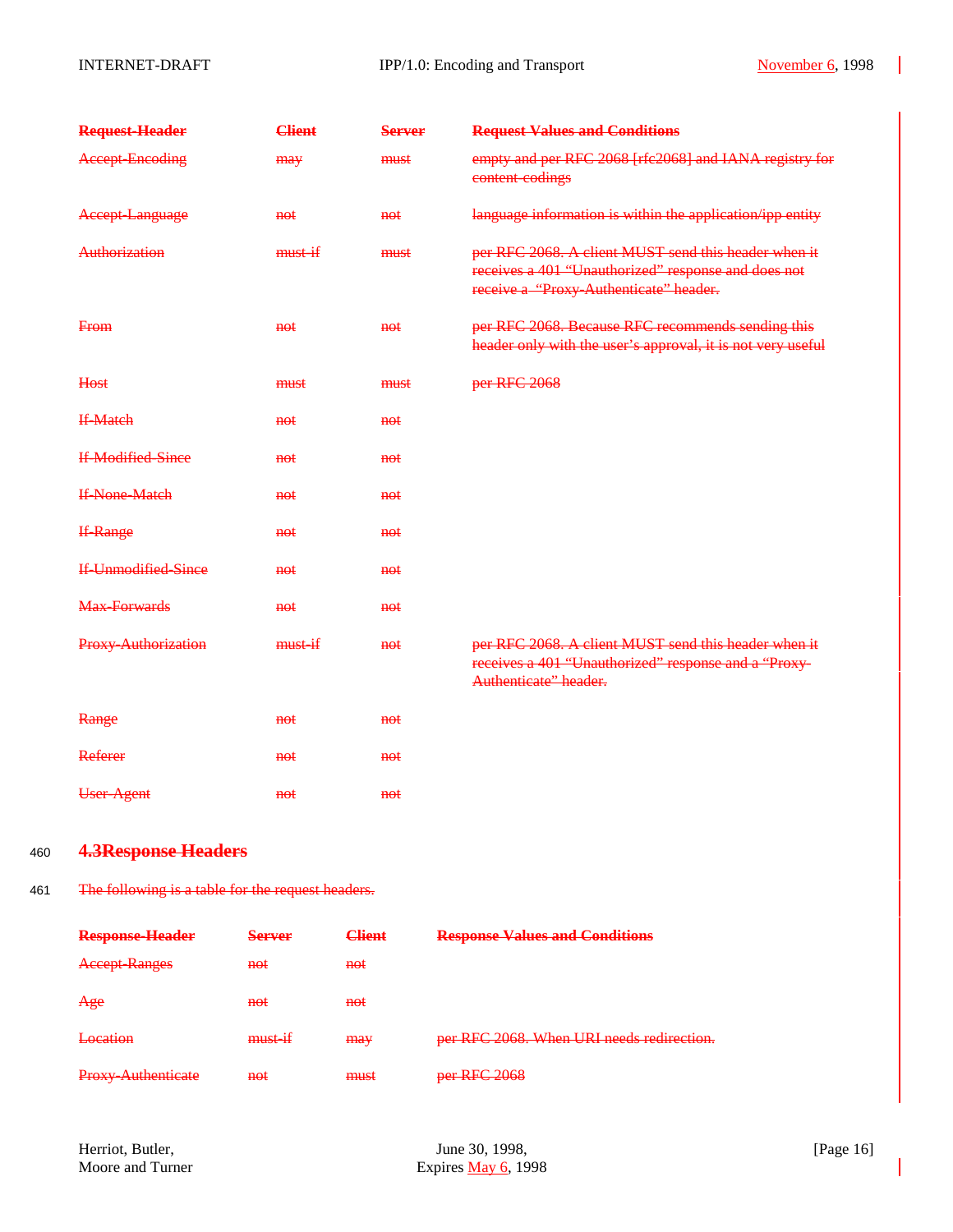| <b>Response-Header</b>  | <b>Server</b>  | <b>Client</b>  | <b>Response Values and Conditions</b>                       |
|-------------------------|----------------|----------------|-------------------------------------------------------------|
| Publie                  | <b>may</b>     | may            | per RFC 2068                                                |
| <b>Retry-After</b>      | <b>may</b>     | may            | per RFC 2068                                                |
| Server                  | <del>not</del> | <del>not</del> |                                                             |
| $\frac{V}{V}$           | <del>not</del> | <del>not</del> |                                                             |
| Warning                 | <b>may</b>     | may            | per RFC 2068                                                |
| <b>WWW-Authenticate</b> | must-if        | must           | per RFC 2068. When a server needs to authenticate a client. |

### <sup>462</sup> **4.4Entity Headers**

### 463 The following is a table for the entity headers.

| <b>Entity-Header</b>    | <b>Request</b>  |               | <b>Response</b> |               | <b>Values and Conditions</b>                                                                             |
|-------------------------|-----------------|---------------|-----------------|---------------|----------------------------------------------------------------------------------------------------------|
|                         | <b>Client</b>   | <b>Server</b> | <b>Server</b>   | <b>Client</b> |                                                                                                          |
| Allow                   | $f{H}{\Theta}f$ | <b>not</b>    | $\theta$        | $f{H}{O}f$    |                                                                                                          |
| Content-Base            | not             | not           | not             | $f{f}$        |                                                                                                          |
| Content-Encoding        | <b>may</b>      | must          | must            | must          | per RFC 2068 and IANA registry for<br>content codings.                                                   |
| Content-Language        | not             | $\theta$      | $\theta$        | $f{H}$        | <b>Application/ipp handles language</b>                                                                  |
| Content-Length          | must            | must          | must            | must          | the length of the message-body per<br>RFC 2068. Header MUST be present<br>if Transfer-Encoding is absent |
| <b>Content-Location</b> | $f{H}{\Theta}f$ | $f{H}{O}f$    | $f{H}{\Theta}f$ | $f{H}$        |                                                                                                          |
| Content-MD5             | may             | <b>may</b>    | <b>may</b>      | <b>may</b>    | per RFC 2068                                                                                             |
| Content-Range           | $\theta$        | <b>not</b>    | $\theta$        | <b>not</b>    |                                                                                                          |
| Content-Type            | must            | must          | must            | must          | "application/ipp" only                                                                                   |
| <b>ETag</b>             | $\theta$        | $\theta$      | $\theta$        | $f{H}$        |                                                                                                          |
| <b>Expires</b>          | $\theta$        | <b>not</b>    | $\theta$        | $f{H}$        |                                                                                                          |
| <b>Last-Modified</b>    | $f{H}{\Theta}f$ | $f{H}{O}f$    | $f{H}{\Theta}f$ | $f{H}{O}f$    |                                                                                                          |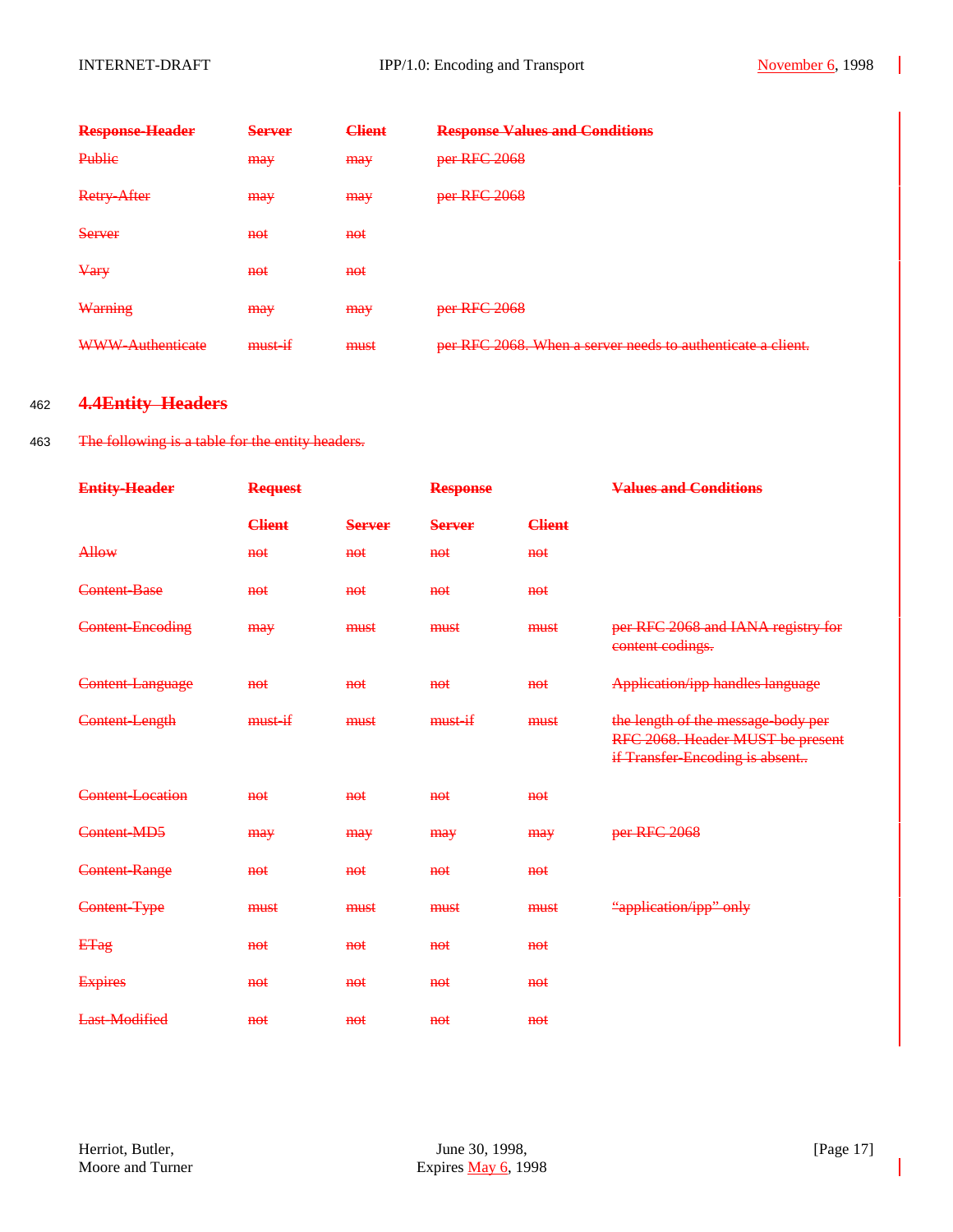# **5. Security Considerations**

 The IPP Model document defines an IPP implementation with "privacy" as one that implements Transport Layer Security (TLS) Version 1.0. TLS meets the requirements for IPP security with regards to features such as mutual authentication and privacy (via encryption). The IPP Model document also outlines IPP-specific security considerations and should be the primary reference for security implications with regards to the IPP protocol itself.

 The IPP Model document defines an IPP implementation with "authentication" as one that implements the standard way for transporting IPP messages within HTTP 1.1. , These include the security considerations outlined in the HTTP 1.1 standard document [rfc2068] and Digest Authentication extension [rfc2069]..

 The current HTTP infrastructure supports HTTP over TCP port 80. IPP server implementations MUST offer IPP services using HTTP over the IANA assigned Well Known Port 631 (the IPP default port). IPP server implementations may support other ports, in addition to this port..

See further discussion of IPP security concepts in the model document

# **6. References**

|  |  |  | 477 [rfc822] Crocker, D., "Standard for the Format of ARPA Internet Text Messages", RFC 822, August 1982. |  |  |  |
|--|--|--|-----------------------------------------------------------------------------------------------------------|--|--|--|
|--|--|--|-----------------------------------------------------------------------------------------------------------|--|--|--|

- [rfc1123] Braden, S., "Requirements for Internet Hosts Application and Support", RFC 1123, October, 1989,
- [rfc1179] McLaughlin, L. III, (editor), "Line Printer Daemon Protocol" RFC 1179, August 1990.
- [rfc1630] T. Berners-Lee, "Universal Resource Identifiers in WWW: A Unifying Syntax for the Expression of Names and Addresses of Objects on the Network as used in the Word-Wide Web", RFC 1630, June 1994.
- [rfc1759] Smith, R., Wright, F., Hastings, T., Zilles, S., and Gyllenskog, J., "Printer MIB", RFC 1759, March 1995.
- [rfc1738] Berners-Lee, T., Masinter, L., McCahill, M. , "Uniform Resource Locators (URL)", RFC 1738, December, 1994.
- [rfc1543] Postel, J., "Instructions to RFC Authors", RFC 1543, October 1993.
- [rfc1766] H. Alvestrand, " Tags for the Identification of Languages", RFC 1766, March 1995.
- [rfc1808] R. Fielding, "Relative Uniform Resource Locators", RFC1808, June 1995 [rfc1903} J. Case, et al. "Textual Conventions for Version 2 of the Simple Network Management Protocol (SNMPv2)", RFC 1903, January 1996.
- [rfc2046] N. Freed & N. Borenstein, Multipurpose Internet Mail Extensions (MIME) Part Two: Media Types. November 1996. (Obsoletes RFC1521, RFC1522, RFC1590), RFC 2046.
- [rfc2048] N. Freed, J. Klensin & J. Postel. Multipurpose Internet Mail Extension (MIME) Part Four: Registration Procedures. November 1996. (Format: TXT=45033 bytes) (Obsoletes RFC1521, RFC1522, RFC1590) (Also BCP0013), RFC 2048.
- [rfc2068] R Fielding, et al, "Hypertext Transfer Protocol HTTP/1.1" RFC 2068, January 1997
- [draft-http] R Fielding, et al, "Hypertext Transfer Protocol HTTP/1.1" draft-ietf-http-v11-spec-rev-05, Septemer 1998
- [rfc2069] J. Franks, et al, "An Extension to HTTP: Digest Access Authentication" RFC 2069, January 1997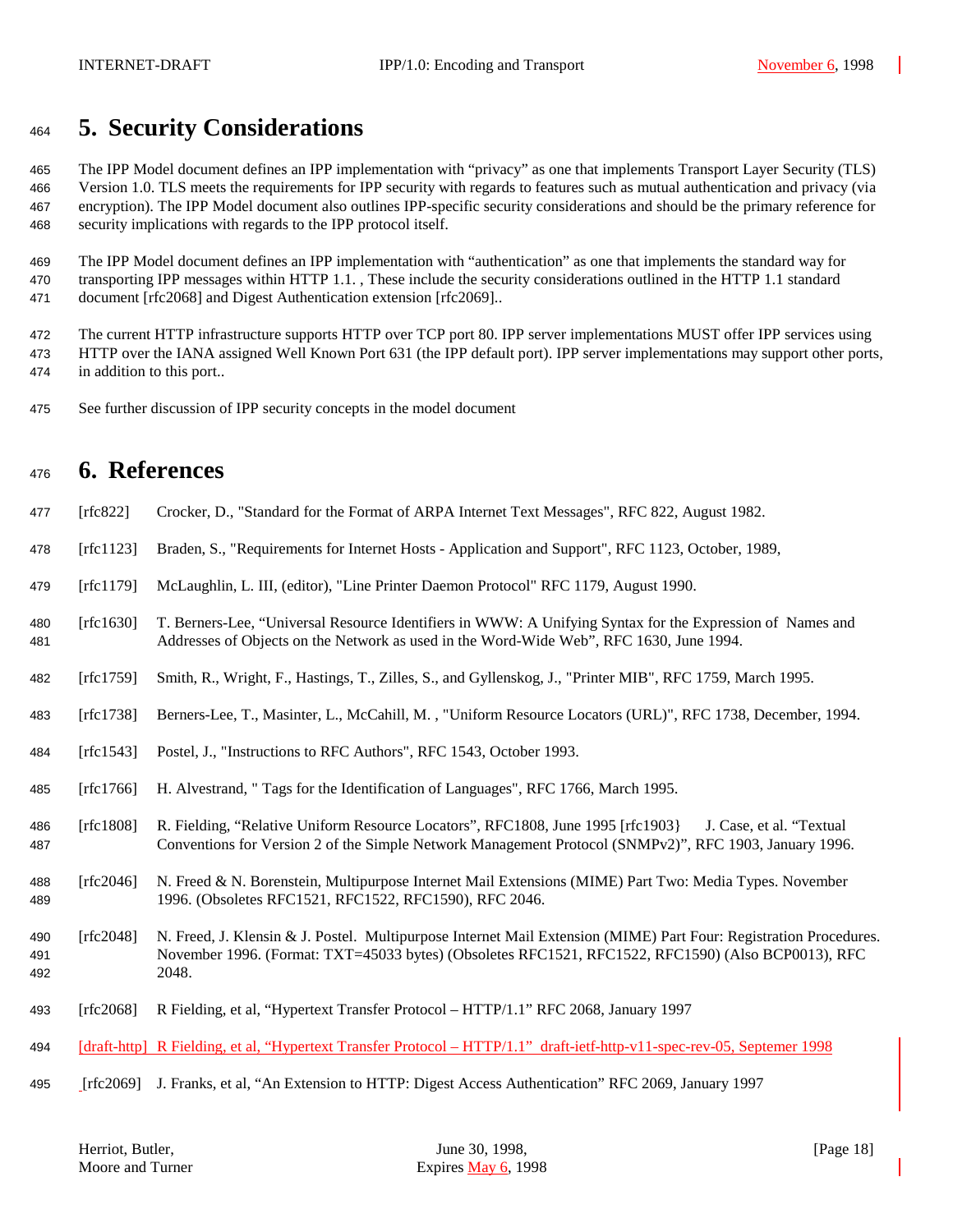| 496 [rfc2119] S. Bradner, "Key words for use in RFCs to Indicate Requirement Levels", RFC 2119, March 1997 |  |
|------------------------------------------------------------------------------------------------------------|--|
|------------------------------------------------------------------------------------------------------------|--|

- 497 [rfc2184] N. Freed, K. Moore, "MIME Parameter Value and Encoded Word Extensions: Character Sets, Languages, and 498 Continuations", RFC 2184, August 1997,
- 499 [rfc2234] D. Crocker et al., "Augmented BNF for Syntax Specifications: ABNF", RFC 2234. November 1997.
- 500 [char] N. Freed, J. Postel: IANA Charset Registration Procedures, Work in Progress (draft-freed-charset-reg-02.txt).
- 501 [dpa] ISO/IEC 10175 Document Printing Application (DPA), June 1996.
- 502 [iana] IANA Registry of Coded Character Sets: ftp://ftp.isi.edu/in-notes/iana/assignments/character-sets
- 503 [ipp-lpd] Herriot, R., Hastings, T., Jacobs, N., Martin, J., "Mapping between LPD and IPP Protocols", draft-ietf-ipp-lpd-ipp-504 map-04.txt, June 1998.
- 505 [ipp-mod] Isaacson, S., deBry, R., Hastings, T., Herriot, R., Powell, P., "Internet Printing Protocol/1.0: Model and Semantics" 506 draft-ietf-ipp-mod-10.txt, June, 1998.
- 507 [ipp-pro] Herriot, R., Butler, S., Moore, P., Tuner, R., "Internet Printing Protocol/1.0: Encoding and Transport", draft-ietf-508 ipp-pro-06.txt, June, 1998.
- 509 [ipp-rat] Zilles, S., "Rationale for the Structure and Model and Protocol for the Internet Printing Protocol", draft-ietf-ipp-rat-510 03.txt, June, 1998.
- 511 [ipp-req] Wright, D., "Design Goals for an Internet Printing Protocol", draft-ietf-ipp-req-02.txt, June, 1998.

# <sup>512</sup> **7. Author's Address**

513

Robert Herriot (editor) Paul Moore Sun Microsystems Inc. Microsoft 901 San Antonio Road, MPK-17 One Microsoft Way Palo Alto, CA 94303 Redmond, WA 98053

Phone: 650-786-8995 Phone: 425-936-0908 Fax: 650-786-7077 Fax: 425-93MS-FAX Email: robert.herriot@eng.sun.com Email: paulmo@microsoft.com

Sylvan Butler Randy Turner Hewlett-Packard Sharp Laboratories Boise, ID 83714 Camas, WA 98607

Phone: 208-396-6000 Phone: 360-817-8456 Fax: 208-396-3457 Fax: : 360-817-8436

11311 Chinden Blvd. 5750 NW Pacific Rim Blvd

Email: sbutler@boi.hp.com Email: rturner@sharplabs.com

IPP Mailing List: ipp@pwg.org IPP Mailing List Subscription: ipp-request@pwg.org IPP Web Page: http://www.pwg.org/ipp/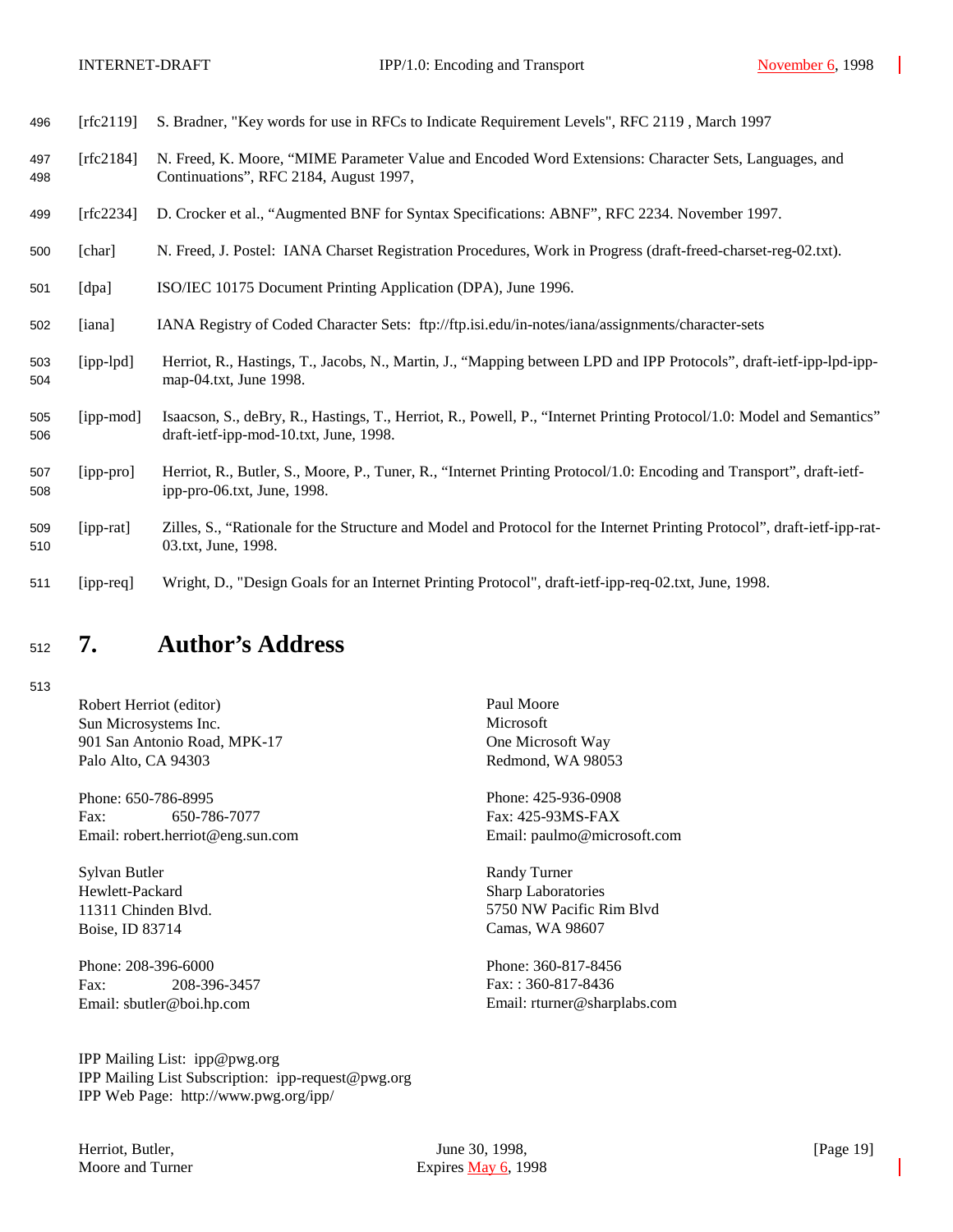#### 514

# <sup>515</sup> **8. Other Participants:**

Chuck Adams - Tektronix Harry Lewis - IBM Ron Bergman - Dataproducts Tony Liao - Vivid Image Keith Carter - IBM David Manchala - Xerox Angelo Caruso - Xerox Carl-Uno Manros - Xerox Jeff Copeland - QMS Jay Martin - Underscore Roger Debry - IBM Larry Masinter - Xerox Lee Farrell - Canon **Ira McDonald, Xerox** Ira McDonald, Xerox Sue Gleeson - Digital Bob Pentecost - Hewlett-Packard Charles Gordon - Osicom Patrick Powell - SDSU Brian Grimshaw - Apple Jeff Rackowitz - Intermec Jerry Hadsell - IBM Xavier Riley - Xerox Richard Hart - Digital Gary Roberts - Ricoh Tom Hastings - Xerox Stuart Rowley - Kyocera Stephen Holmstead Richard Schneider - Epson Zhi-Hong Huang - Zenographics Shigern Ueda - Canon Scott Isaacson - Novell Bob Von Andel - Allegro Software Rich Lomicka - Digital William Wagner - Digital Products David Kellerman - Northlake Software Jasper Wong - Xionics Robert Kline - TrueSpectra **Don Wright - Lexmark** Dave Kuntz - Hewlett-Packard **Rick Yardumian - Xerox** Takami Kurono - Brother Lloyd Young - Lexmark Rich Landau - Digital Peter Zehler - Xerox Greg LeClair - Epson Frank Zhao - Panasonic

Steve Zilles - Adobe

# <sup>516</sup> **9. Appendix A: Protocol Examples**

#### <sup>517</sup> **9.1 Print-Job Request**

518 The following is an example of a Print-Job request with job-name, copies, and sides specified.

| <b>Octets</b>               | <b>Symbolic Value</b>       | <b>Protocol field</b>    |
|-----------------------------|-----------------------------|--------------------------|
| 0x0100                      | 1.0                         | version-number           |
| 0x0002                      | Print-Job                   | operation-id             |
| 0x00000001                  |                             | request-id               |
| 0x01                        | start operation-attributes  | operation-attributes-tag |
| 0x47                        | charset type                | value-tag                |
| 0x0012                      |                             | name-length              |
| attributes-charset          | attributes-charset          | name                     |
| 0x0008                      |                             | value-length             |
| us-ascii                    | <b>US-ASCII</b>             | value                    |
| 0x48                        | natural-language type       | value-tag                |
| 0x001B                      |                             | name-length              |
| attributes-natural-language | attributes-natural-language | name                     |
| 0x0005                      |                             | value-length             |
| en-us                       | $en-US$                     | value                    |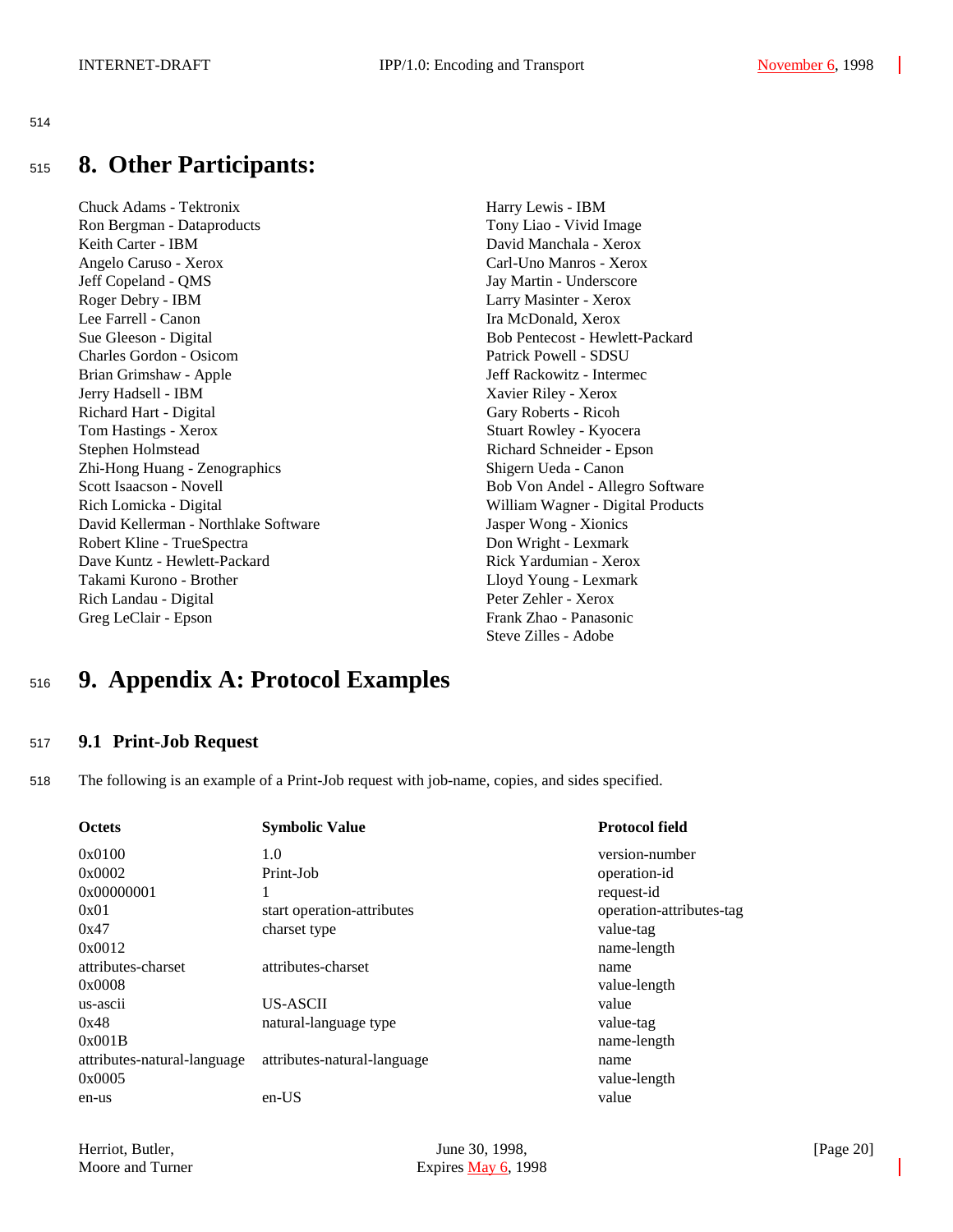| <b>Octets</b>              | <b>Symbolic Value</b>    | <b>Protocol field</b> |
|----------------------------|--------------------------|-----------------------|
| 0x45                       | uri type                 | value-tag             |
| 0x000B                     |                          | name-length           |
| printer-uri                | printer-uri              | name                  |
| 0x001A                     |                          | value-length          |
| http://forest:631/pinetree | printer pinetree         | value                 |
| 0x42                       | nameWithoutLanguage type | value-tag             |
| 0x0008                     |                          | name-length           |
| job-name                   | job-name                 | name                  |
| 0x0006                     |                          | value-length          |
| foobar                     | foobar                   | value                 |
| 0x02                       | start job-attributes     | job-attributes-tag    |
| 0x21                       | integer type             | value-tag             |
| 0x00050x0006               |                          | name-length           |
| copies                     | copies                   | name                  |
| 0x0004                     |                          | value-length          |
| 0x00000014                 | 20                       | value                 |
| 0x44                       | keyword type             | value-tag             |
| 0x0005                     |                          | name-length           |
| sides                      | sides                    | name                  |
| 0x0013                     |                          | value-length          |
| two-sided-long-edge        | two-sided-long-edge      | value                 |
| 0x03                       | end-of-attributes        | end-of-attributes-tag |
| % ! PS                     | $<$ PostScript $>$       | data                  |

## <sup>519</sup> **9.2 Print-Job Response (successful)**

520 Here is an example of a Print-Job response which is successful:

| <b>Octets</b>               | <b>Symbolic Value</b>       | <b>Protocol field</b>    |
|-----------------------------|-----------------------------|--------------------------|
| 0x0100                      | 1.0                         | version-number           |
| 0x0000                      | OK (successful)             | status-code              |
| 0x00000001                  | 1                           | request-id               |
| 0x01                        | start operation-attributes  | operation-attributes-tag |
| 0x47                        | charset type                | value-tag                |
| 0x0012                      |                             | name-length              |
| attributes-charset          | attributes-charset          | name                     |
| 0x0008                      |                             | value-length             |
| us-ascii                    | US-ASCII                    | value                    |
| 0x48                        | natural-language type       | value-tag                |
| 0x001B                      |                             | name-length              |
| attributes-natural-language | attributes-natural-language | name                     |
| 0x0005                      |                             | value-length             |
| en-us                       | $en-US$                     | value                    |
| 0x41                        | textWithoutLanguage type    | value-tag                |
| 0x000E                      |                             | name-length              |
| status-message              | status-message              | name                     |
| 0x0002                      |                             | value-length             |
| <b>OK</b>                   | <b>OK</b>                   | value                    |
| 0x02                        | start job-attributes        | job-attributes-tag       |
| 0x21                        | integer                     | value-tag                |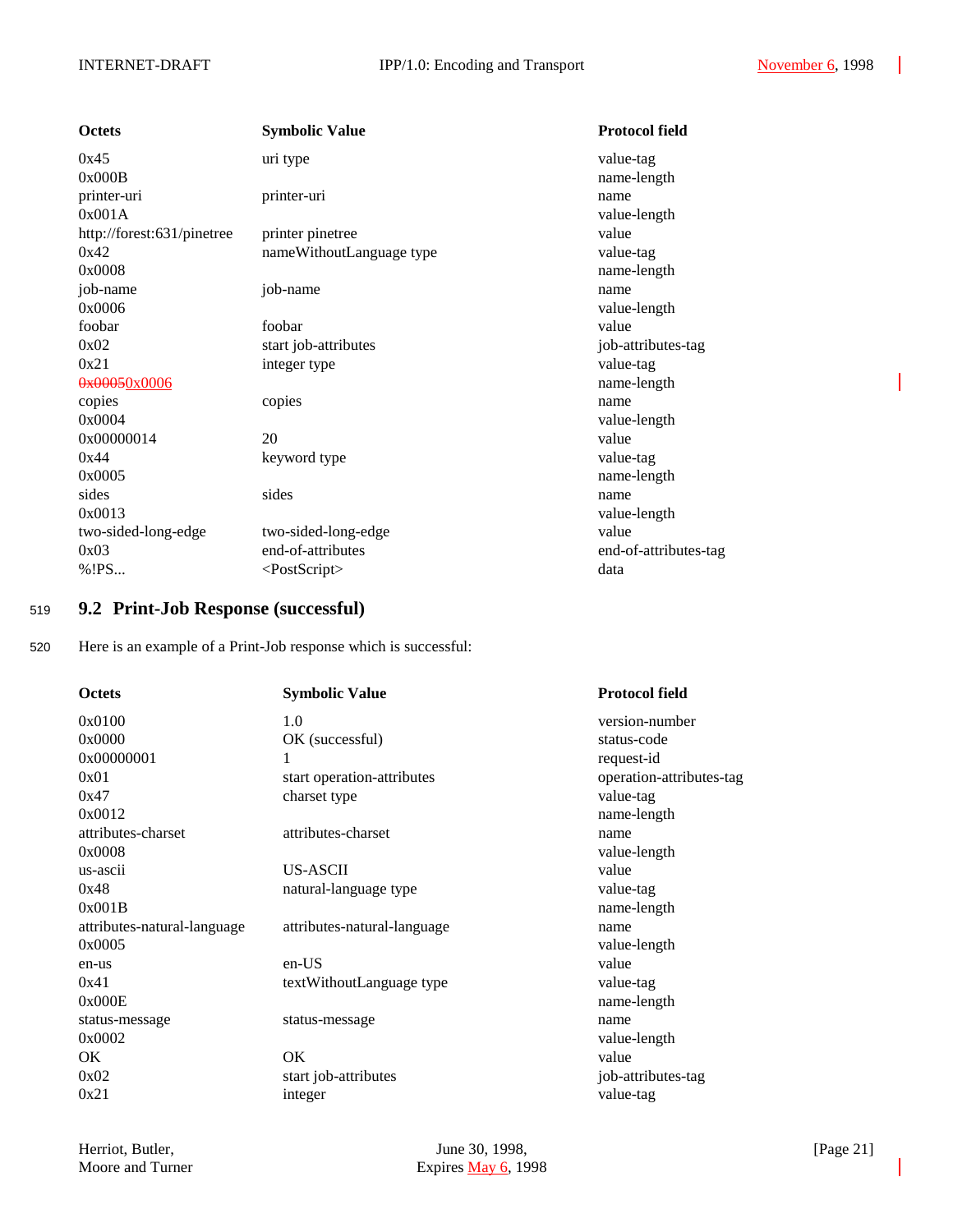| <b>Octets</b>                  | <b>Symbolic Value</b>    | <b>Protocol field</b> |
|--------------------------------|--------------------------|-----------------------|
| $0 \times 00070 \times 0006$   |                          | name-length           |
| job-id                         | job-id                   | name                  |
| 0x0004                         |                          | value-length          |
| 147                            | 147                      | value                 |
| 0x45                           | uri type                 | value-tag             |
| $0 \times 00080 \times 0007$   |                          | name-length           |
| job-uri                        | job-uri                  | name                  |
| 0x001E                         |                          | value-length          |
| http://forest:631/pinetree/123 | job 123 on pinetree      | value                 |
| $0x^25-0x^42$                  | nameWithoutLanguage type | value-tag             |
| $0 \times 00080 \times 0009$   |                          | name-length           |
| job-state                      | job-state                | name                  |
| 0x00010x0004                   |                          | value-length          |
| 0x0003                         | pending                  | value                 |
| 0x03                           | end-of-attributes        | end-of-attributes-tag |

# <sup>521</sup> **9.3 Print-Job Response (failure)**

522 Here is an example of a Print-Job response which fails because the printer does not support sides and because the value 20 for 523 copies is not supported:

| <b>Octets</b>                 | <b>Symbolic Value</b>        | <b>Protocol field</b>      |
|-------------------------------|------------------------------|----------------------------|
| 0x0100                        | 1.0                          | version-number             |
| 0x0400                        | client-error-bad-request     | status-code                |
| 0x00000001                    | 1                            | request-id                 |
| 0x01                          | start operation-attributes   | operation-attribute tag    |
| 0x47                          | charset type                 | value-tag                  |
| 0x0012                        |                              | name-length                |
| attributes-charset            | attributes-charset           | name                       |
| 0x0008                        |                              | value-length               |
| us-ascii                      | <b>US-ASCII</b>              | value                      |
| 0x48                          | natural-language type        | value-tag                  |
| 0x001B                        |                              | name-length                |
| attributes-natural-           | attributes-natural-language  | name                       |
| language                      |                              |                            |
| 0x0005                        |                              | value-length               |
| en-us                         | $en-US$                      | value                      |
| 0x41                          | textWithoutLanguage type     | value-tag                  |
| 0x000E                        |                              | name-length                |
| status-message                | status-message               | name                       |
| $0 \times 000000 \times 0000$ |                              | value-length               |
| bad-request                   | bad-request                  | value                      |
| $0 \times 040 \times 05$      | start unsupported-attributes | unsupported-attributes tag |
| 0x21                          | integer type                 | value-tag                  |
| 0x000C                        |                              | name-length                |
| job-k-octets                  | job-k-octets                 | name                       |
| 0x0004                        |                              | value-length               |
| 0x001000000                   | 16777216                     | value                      |
| 0x21                          | integer type                 | value-tag                  |
| 0x00050x0006                  |                              | name-length                |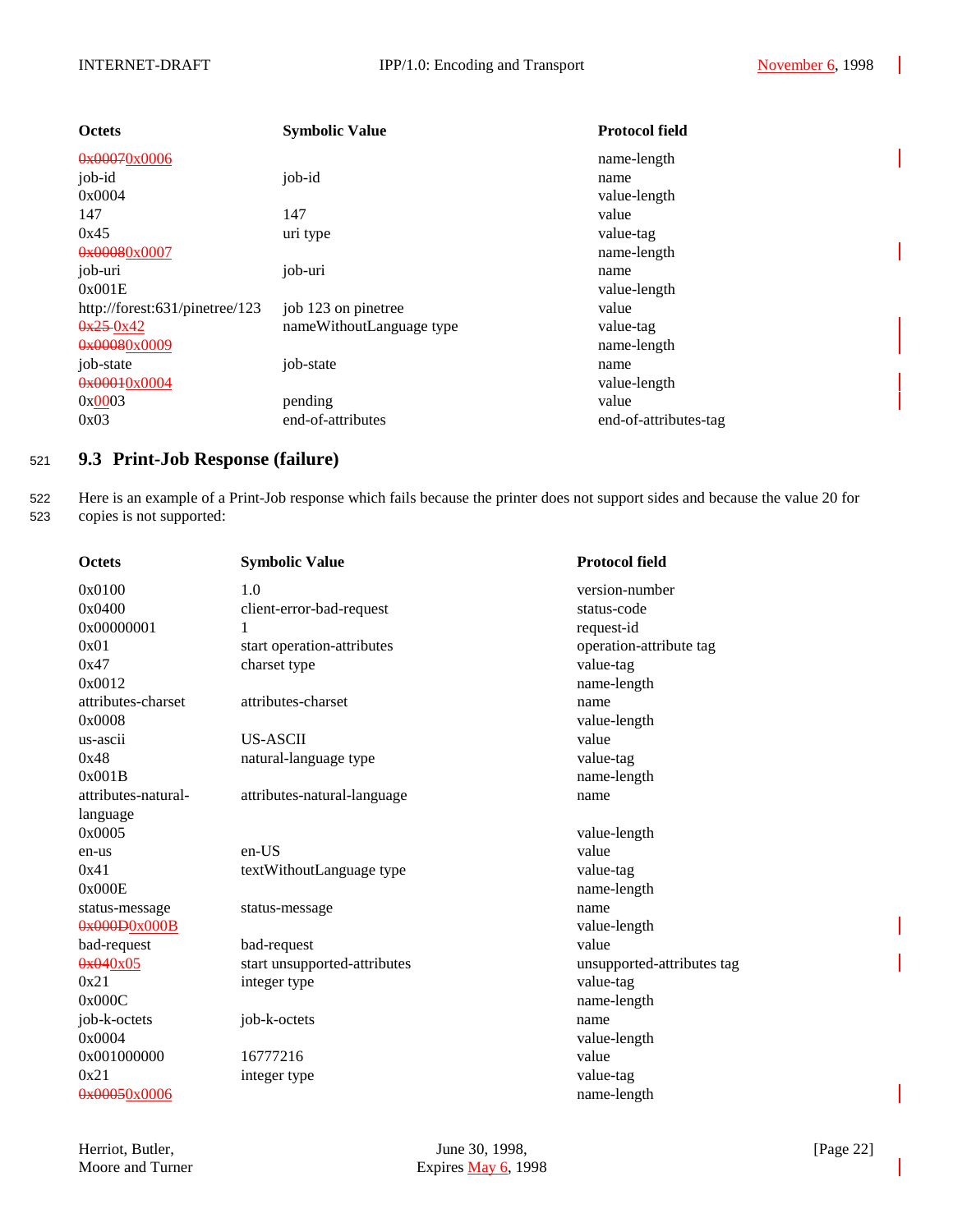| <b>Octets</b>    | <b>Symbolic Value</b> | <b>Protocol field</b>    |
|------------------|-----------------------|--------------------------|
| copies<br>0x0004 | copies                | name<br>value-length     |
| 0x00000014       | 20                    | value                    |
| 0x10<br>0x0005   | unsupported (type)    | value-tag<br>name-length |
| sides<br>0x0000  | sides                 | name<br>value-length     |
| 0x03             | end-of-attributes     | end-of-attributes-tag    |

# <sup>524</sup> **9.4 Print-URI Request**

525 The following is an example of Print-URI request with copies and job-name parameters.

| Octets                    | <b>Symbolic Value</b>       | <b>Protocol field</b>    |
|---------------------------|-----------------------------|--------------------------|
| 0x0100                    | 1.0                         | version-number           |
| 0x0003                    | Print-URI                   | operation-id             |
| 0x00000001                | 1                           | request-id               |
| 0x01                      | start operation-attributes  | operation-attributes-tag |
| 0x47                      | charset type                | value-tag                |
| 0x0012                    |                             | name-length              |
| attributes-charset        | attributes-charset          | name                     |
| 0x0008                    |                             | value-length             |
| us-ascii                  | <b>US-ASCII</b>             | value                    |
| 0x48                      | natural-language type       | value-tag                |
| 0x001B                    |                             | name-length              |
| attributes-natural-       | attributes-natural-language | name                     |
| language                  |                             |                          |
| 0x0005                    |                             | value-length             |
| en-us                     | en-US                       | value                    |
| 0x45                      | uri type                    | value-tag                |
| 0x000B                    |                             | name-length              |
| printer-uri               | printer-uri                 | name                     |
| 0x001A                    |                             | value-length             |
| http://forest:631/pinetre | printer pinetree            | value                    |
| e                         |                             |                          |
| 0x45                      | uri type                    | value-tag                |
| 0x000A-0x000C             |                             | name-length              |
| document-uri              | document-uri                | name                     |
| 0x11                      |                             | value-length             |
| ftp://foo.com/foo         | ftp://foo.com/foo           | value                    |
| 0x42                      | nameWithoutLanguage type    | value-tag                |
| 0x0008                    |                             | name-length              |
| job-name                  | job-name                    | name                     |
| 0x0006                    |                             | value-length             |
| foobar                    | foobar                      | value                    |
| 0x02                      | start job-attributes        | job-attributes-tag       |
| 0x21                      | integer type                | value-tag                |
| 0x00050x0006              |                             | name-length              |
| copies                    | copies                      | name                     |
| 0x0004                    |                             | value-length             |
| 0x00000001                | 1                           | value                    |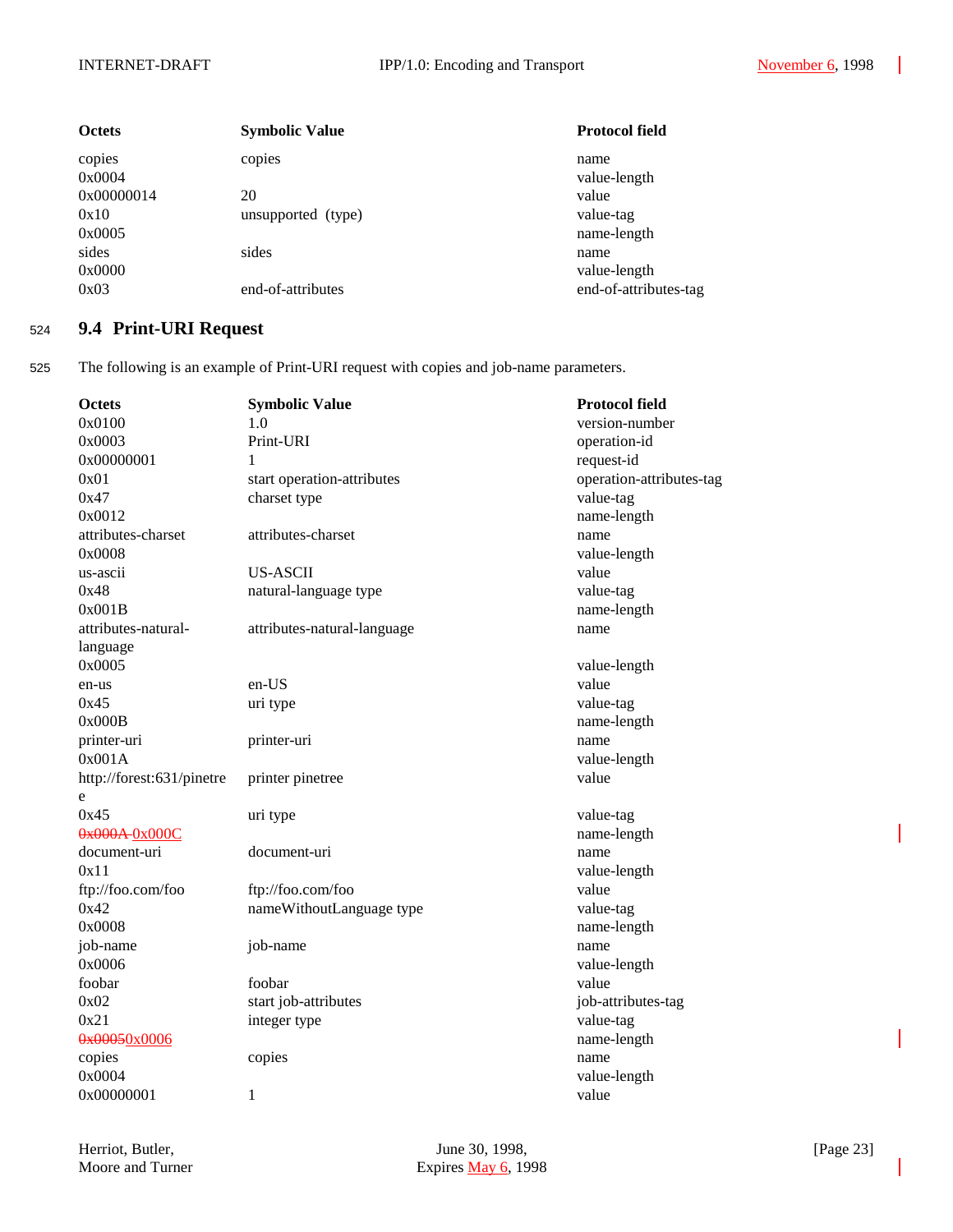| <b>Octets</b> | <b>Symbolic Value</b> | <b>Protocol field</b> |
|---------------|-----------------------|-----------------------|
| 0x03          | end-of-attributes     | end-of-attributes-tag |

### <sup>526</sup> **9.5 Create-Job Request**

527 The following is an example of Create-Job request with no parameters and no attributes

| <b>Octets</b>              | <b>Symbolic Value</b>       | <b>Protocol field</b>    |
|----------------------------|-----------------------------|--------------------------|
| 0x0100                     | 1.0                         | version-number           |
| 0x0005                     | Create-Job                  | operation-id             |
| 0x00000001                 | 1                           | request-id               |
| 0x01                       | start operation-attributes  | operation-attributes-tag |
| 0x47                       | charset type                | value-tag                |
| 0x0012                     |                             | name-length              |
| attributes-charset         | attributes-charset          | name                     |
| 0x0008                     |                             | value-length             |
| us-ascii                   | US-ASCII                    | value                    |
| 0x48                       | natural-language type       | value-tag                |
| 0x001B                     |                             | name-length              |
| attributes-natural-        | attributes-natural-language | name                     |
| language                   |                             |                          |
| 0x0005                     |                             | value-length             |
| en-us                      | $en-US$                     | value                    |
| 0x45                       | uri type                    | value-tag                |
| 0x000B                     |                             | name-length              |
| printer-uri                | printer-uri                 | name                     |
| 0x001A                     |                             | value-length             |
| http://forest:631/pinetree | printer pinetree            | value                    |
| 0x03                       | end-of-attributes           | end-of-attributes-tag    |

## <sup>528</sup> **9.6 Get-Jobs Request**

529 The following is an example of Get-Jobs request with parameters but no attributes.

| <b>Octets</b>               | <b>Symbolic Value</b>       | <b>Protocol field</b>    |
|-----------------------------|-----------------------------|--------------------------|
| 0x0100                      | 1.0                         | version-number           |
| 0x000A                      | Get-Jobs                    | operation-id             |
| 0x00000123                  | 0x123                       | request-id               |
| 0x01                        | start operation-attributes  | operation-attributes-tag |
| 0x47                        | charset type                | value-tag                |
| 0x0012                      |                             | name-length              |
| attributes-charset          | attributes-charset          | name                     |
| 0x0008                      |                             | value-length             |
| us-ascii                    | US-ASCII                    | value                    |
| 0x48                        | natural-language type       | value-tag                |
| 0x001B                      |                             | name-length              |
| attributes-natural-language | attributes-natural-language | name                     |
| 0x0005                      |                             | value-length             |
| en-us                       | $en-US$                     | value                    |
| 0x45                        | uri type                    | value-tag                |
| 0x000B                      |                             | name-length              |
| printer-uri                 | printer-uri                 | name                     |
| 0x001A                      |                             | value-length             |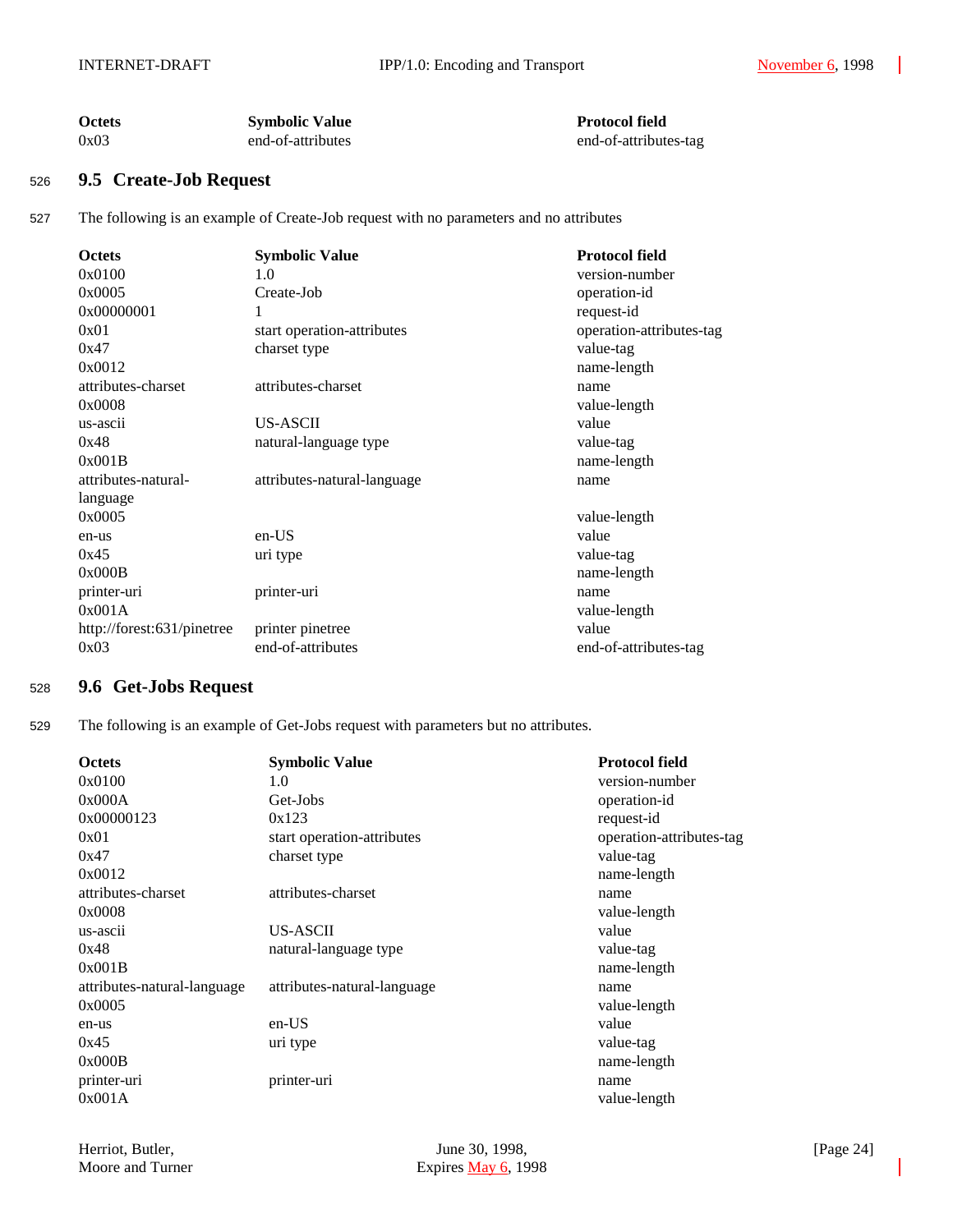| <b>Octets</b>              | <b>Symbolic Value</b> | <b>Protocol field</b> |
|----------------------------|-----------------------|-----------------------|
| http://forest:631/pinetree | printer pinetree      | value                 |
| 0x21                       | integer type          | value-tag             |
| 0x0005                     |                       | name-length           |
| limit                      | limit                 | name                  |
| 0x0004                     |                       | value-length          |
| 0x00000032                 | 50                    | value                 |
| 0x44                       | keyword type          | value-tag             |
| 0x0014                     |                       | name-length           |
| requested-attributes       | requested-attributes  | name                  |
| 0x0006                     |                       | value-length          |
| job-id                     | job-id                | value                 |
| 0x44                       | keyword type          | value-tag             |
| 0x0000                     | additional value      | name-length           |
| 0x0008                     |                       | value-length          |
| job-name                   | job-name              | value                 |
| 0x44                       | keyword type          | value-tag             |
| 0x0000                     | additional value      | name-length           |
| 0x000F                     |                       | value-length          |
| document-format            | document-format       | value                 |
| 0x03                       | end-of-attributes     | end-of-attributes-tag |

# <sup>530</sup> **9.7 Get-Jobs Response**

531 The following is an of Get-Jobs response from previous request with 3 jobs. The Printer returns no information about the second 532 job.

| <b>Octets</b>               | <b>Symbolic Value</b>             | <b>Protocol field</b>    |
|-----------------------------|-----------------------------------|--------------------------|
| 0x0100                      | 1.0                               | version-number           |
| 0x0000                      | OK (successful)                   | status-code              |
| 0x00000123                  | 0x123                             | request-id (echoed back) |
| 0x01                        | start operation-attributes        | operation-attribute-tag  |
| 0x47                        | charset type                      | value-tag                |
| 0x0012                      |                                   | name-length              |
| attributes-charset          | attributes-charset                | name                     |
| 0x00080x000A                |                                   | value-length             |
| ISO-8859-1                  | ISO-8859-1                        | value                    |
| 0x48                        | natural-language type             | value-tag                |
| 0x001B                      |                                   | name-length              |
| attributes-natural-language | attributes-natural-language       | name                     |
| 0x0005                      |                                   | value-length             |
| en-us                       | $en-US$                           | value                    |
| 0x41                        | textWithoutLanguage type          | value-tag                |
| 0x000E                      |                                   | name-length              |
| status-message              | status-message                    | name                     |
| 0x0002                      |                                   | value-length             |
| OK.                         | OK.                               | value                    |
| 0x02                        | start job-attributes (1st object) | job-attributes-tag       |
| 0x48                        | natural-language type             | value-tag                |
| 0x001B                      |                                   | name-length              |
| attributes-natural-language | attributes-natural-language       | name                     |
| 0x0005                      |                                   | value-length             |
| fr-CA                       | fr-CA                             | value                    |
|                             |                                   |                          |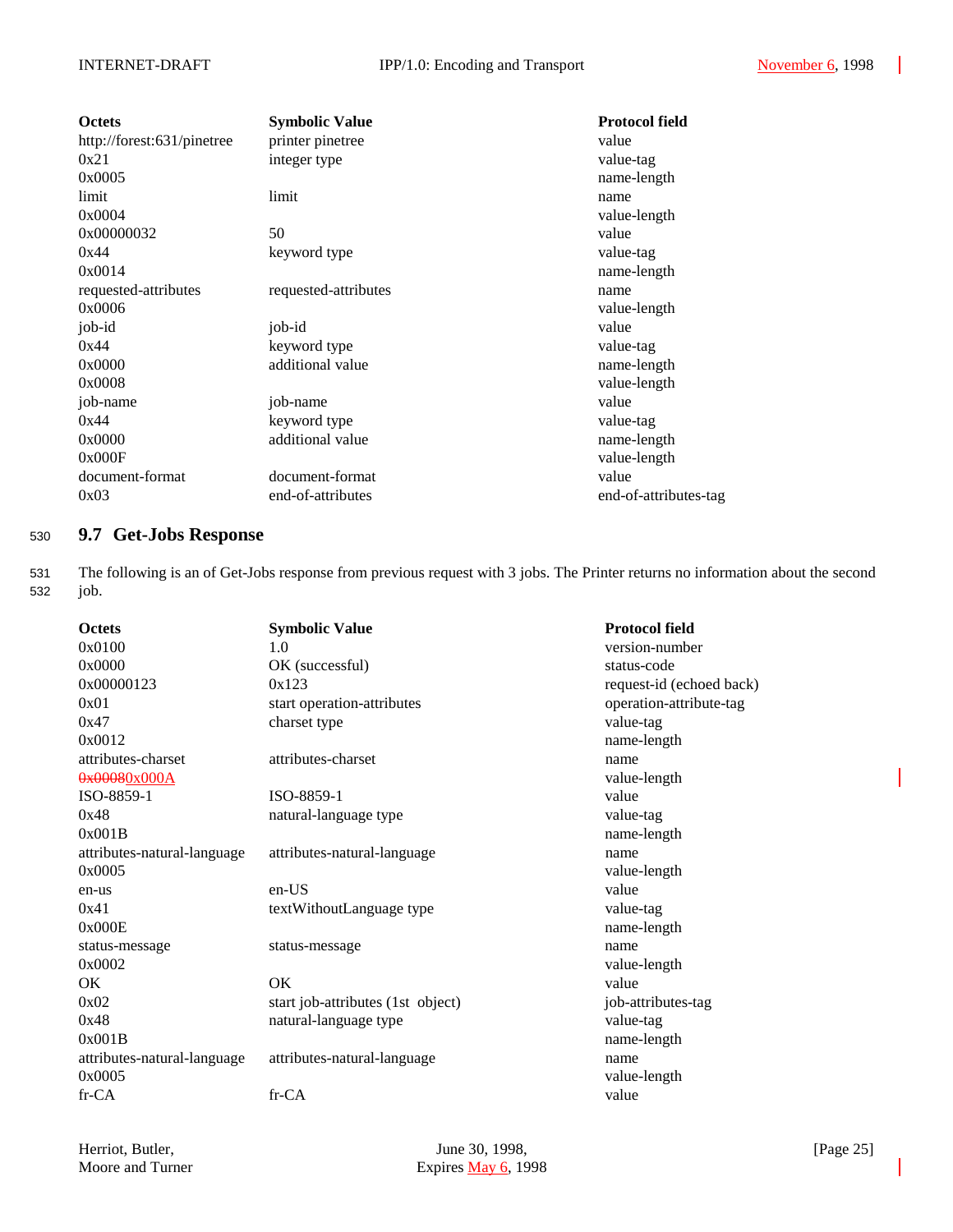| <b>Octets</b> | <b>Symbolic Value</b>             | <b>Protocol field</b> |
|---------------|-----------------------------------|-----------------------|
| 0x21          | integer type                      | value-tag             |
| 0x0006        |                                   | name-length           |
| job-id        | job-id                            | name                  |
| 0x0004        |                                   | value-length          |
| 147           | 147                               | value                 |
| 0x42          | nameWithoutLanguage type          | value-tag             |
| 0x0008        |                                   | name-length           |
| job-name      | job-name                          | name                  |
| 0x0003        |                                   | name-length           |
| fou           | fou                               | name                  |
| 0x02          | start job-attributes (2nd object) | job-attributes-tag    |
| 0x02          | start job-attributes (3rd object) | job-attributes-tag    |
| 0x21          | integer type                      | value-tag             |
| 0x0006        |                                   | name-length           |
| job-id        | job-id                            | name                  |
| 0x0004        |                                   | value-length          |
| 148           | 148                               | value                 |
| 0x350x36      | nameWithLanguage                  | value-tag             |
| 0x0008        |                                   | name-length           |
| job-name      | job-name                          | name                  |
| 0x0012        |                                   | value-length          |
| 0x0005        |                                   | sub-value-length      |
| de-CH         | de-CH                             | value                 |
| 0x0009        |                                   | sub-value-length      |
| isch guet     | isch guet                         | name                  |
| 0x03          | end-of-attributes                 | end-of-attributes-tag |

# <sup>533</sup> **10. Appendix B: Registration of MIME Media Type Information for** <sup>534</sup> **"application/ipp"**

535 This appendix contains the information that IANA requires for registering a MIME media type. The information following this 536 paragraph will be forwarded to IANA to register application/ipp whose contents are defined in Section 3 "Encoding of the 537 Operation Layer" in this document.

- 538 **MIME type name:** application
- 539 **MIME subtype name:** ipp

540 A Content-Type of "application/ipp" indicates an Internet Printing Protocol message body (request or response). Currently there 541 is one version: IPP/1.0, whose syntax is described in Section 3 "Encoding of the Operation Layer" of [ipp-pro], and whose 542 semantics are described in [ipp-mod]

- 543 **Required parameters:** none
- 544 **Optional parameters:** none
- 545 **Encoding considerations:**

546 IPP/1.0 protocol requests/responses MAY contain long lines and ALWAYS contain binary data (for example attribute value 547 lengths).

548 **Security considerations:**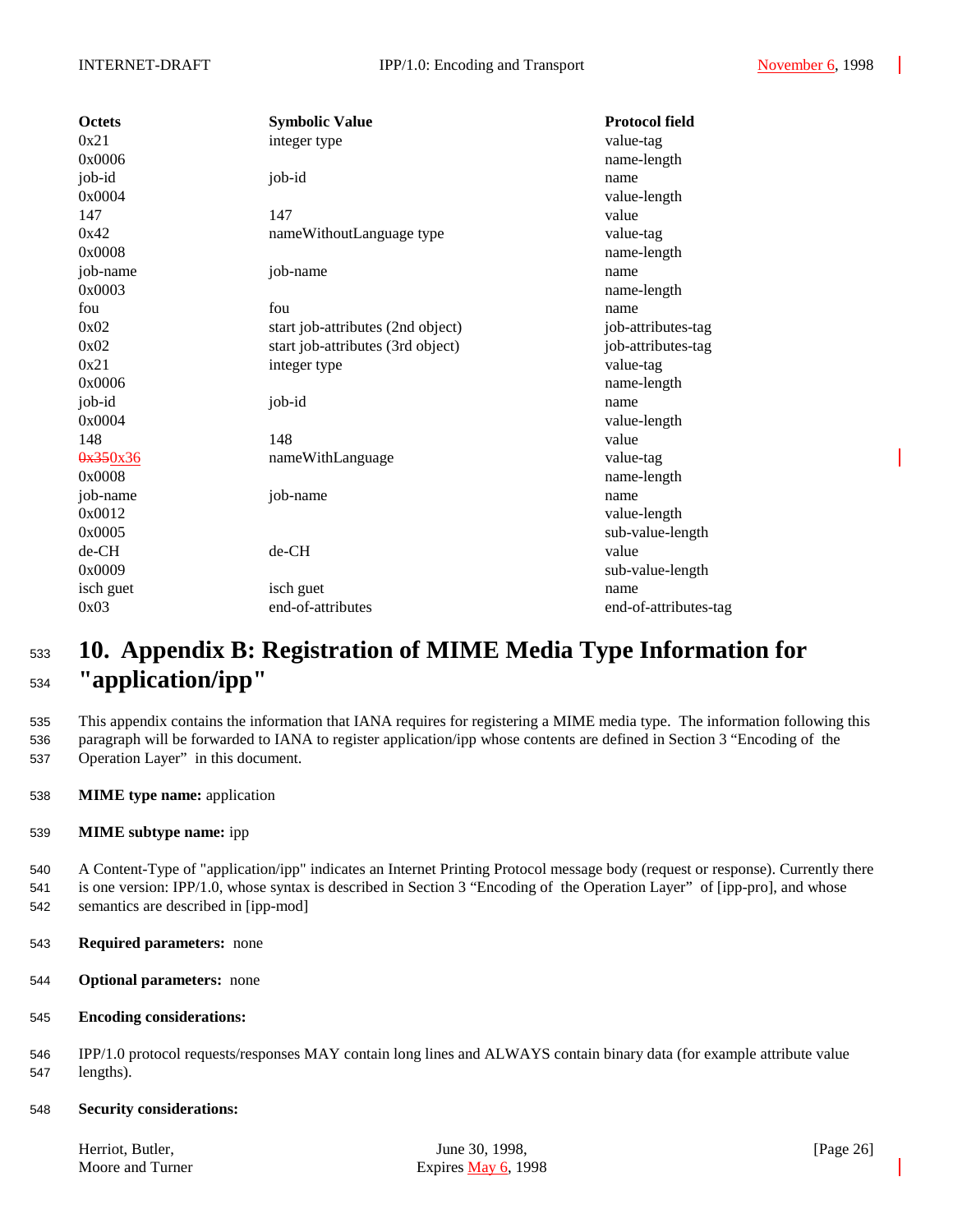IPP/1.0 protocol requests/responses do not introduce any security risks not already inherent in the underlying transport protocols. Protocol mixed-version interworking rules in [ipp-mod] as well as protocol encoding rules in [ipp-pro] are complete and unambiguous.

#### **Interoperability considerations:**

 IPP/1.0 requests (generated by clients) and responses (generated by servers) MUST comply with all conformance requirements imposed by the normative specifications [ipp-mod] and [ipp-pro]. Protocol encoding rules specified in [ipp-pro] are comprehensive, so that interoperability between conforming implementations is guaranteed (although support for specific optional features is not ensured). Both the "charset" and "natural-language" of all IPP/1.0 attribute values which are a LOCALIZED-STRING are explicit within IPP protocol requests/responses (without recourse to any external information in HTTP, SMTP, or other message transport headers).

#### **Published specification:**

- [ipp-mod] Isaacson, S., deBry, R., Hastings, T., Herriot, R., Powell, P., "Internet Printing Protocol/1.0: Model and Semantics" draft-ietf-ipp-mod-10.txt, June, 1998.
- [ipp-pro] Herriot, R., Butler, S., Moore, P., Tuner, R., "Internet Printing Protocol/1.0: Encoding and Transport", draft-ietf-ipp-pro-06.txt, June, 1998.

#### **Applications which use this media type:**

 Internet Printing Protocol (IPP) print clients and print servers, communicating using HTTP/1.1 (see [IPP-PRO]), SMTP/ESMTP, FTP, or other transport protocol. Messages of type "application/ipp" are self-contained and transport-independent, including "charset" and "natural-language" context for any LOCALIZED-STRING value.

### **Person & email address to contact for further information:**

Scott A. Isaacson

Novell, Inc.

- 122 E 1700 S
- Provo, UT 84606
- Phone: 801-861-7366
- Fax: 801-861-4025
- Email: sisaacson@novell.com

or

- Robert Herriot
- Sun Microsystems Inc.
- 901 San Antonio Road, MPK-17
- Palo Alto, CA 94303
- Phone: 650-786-8995
- Fax: 650-786-7077
- Email: robert.herriot@eng.sun.com
- **Intended usage:**
- COMMON